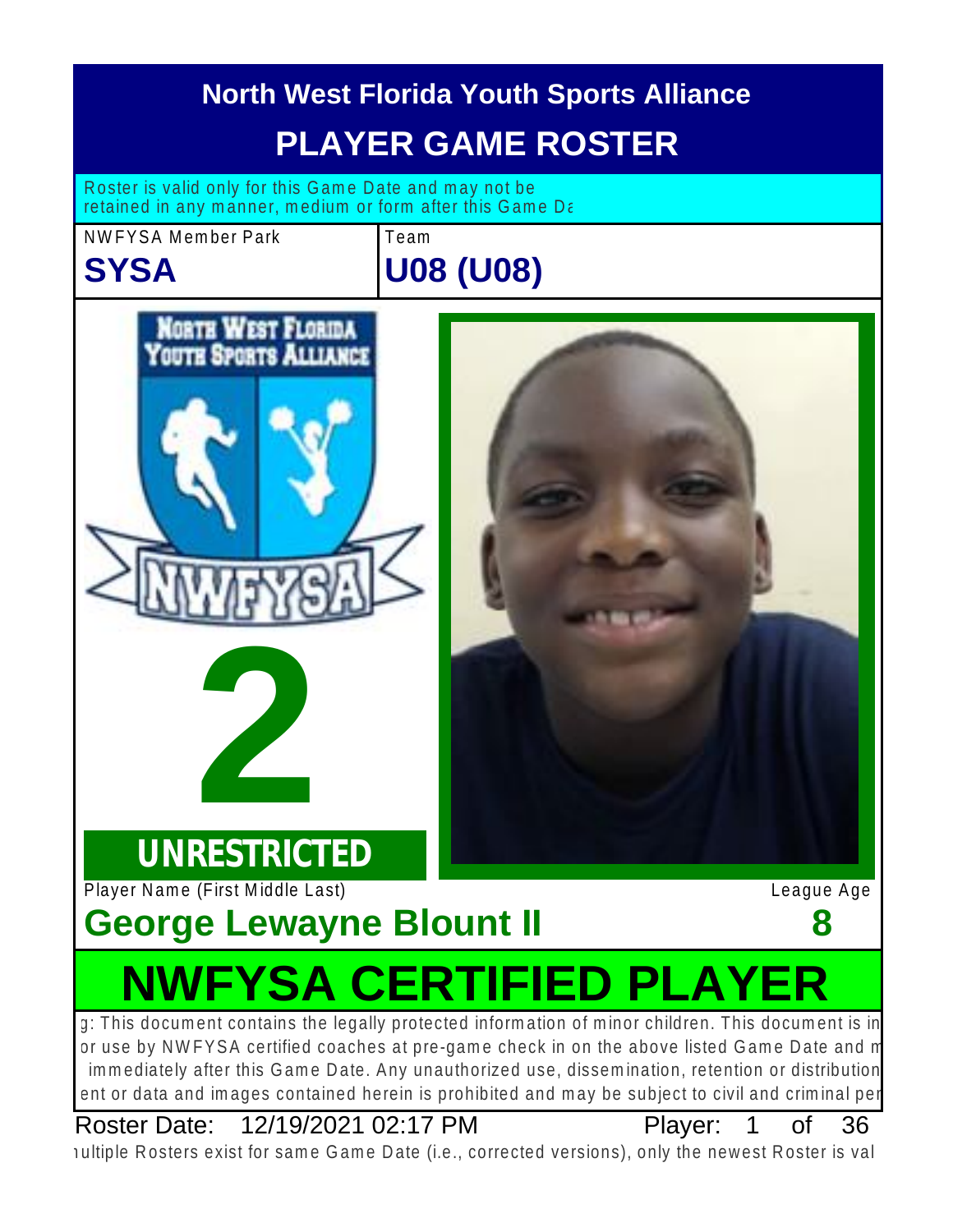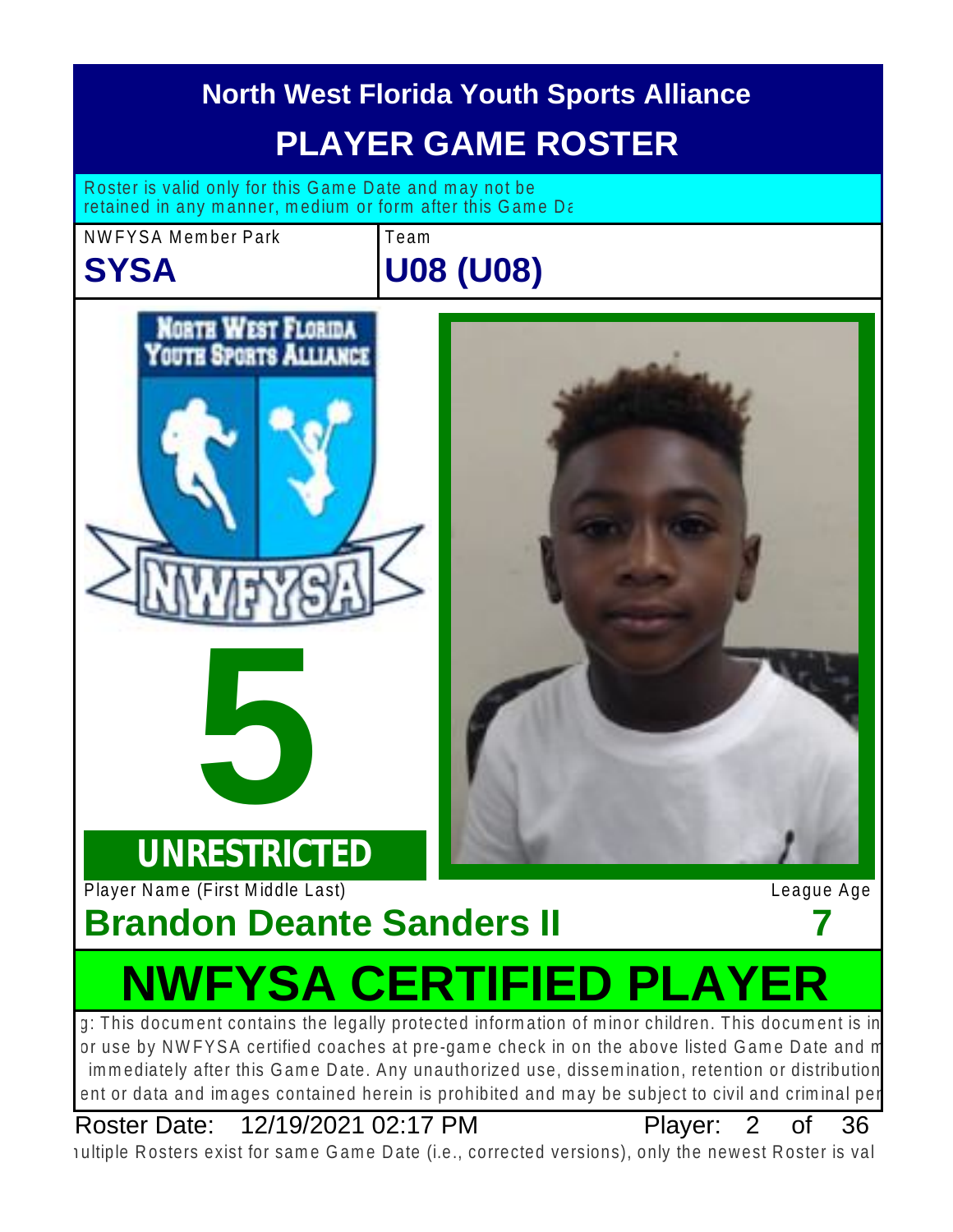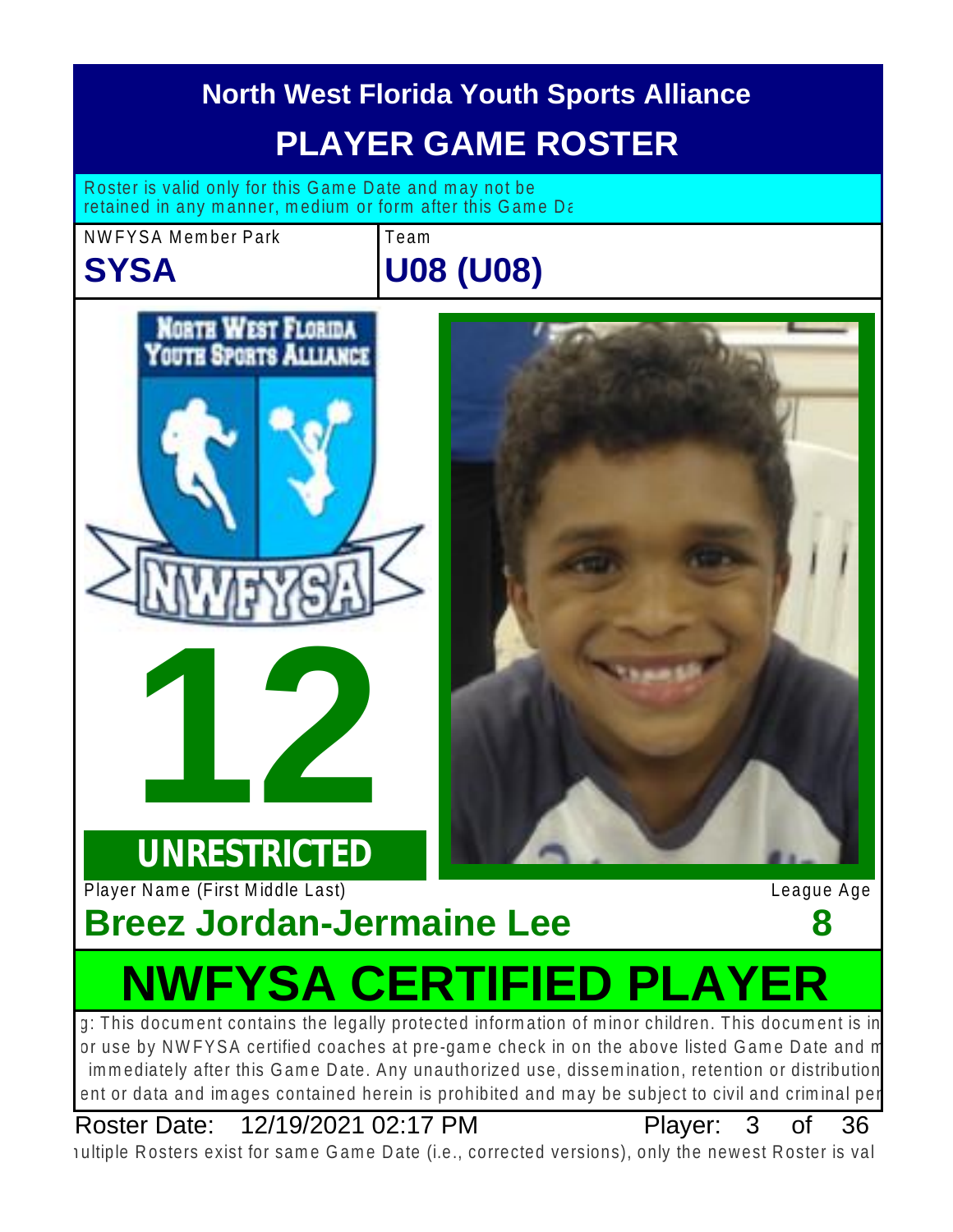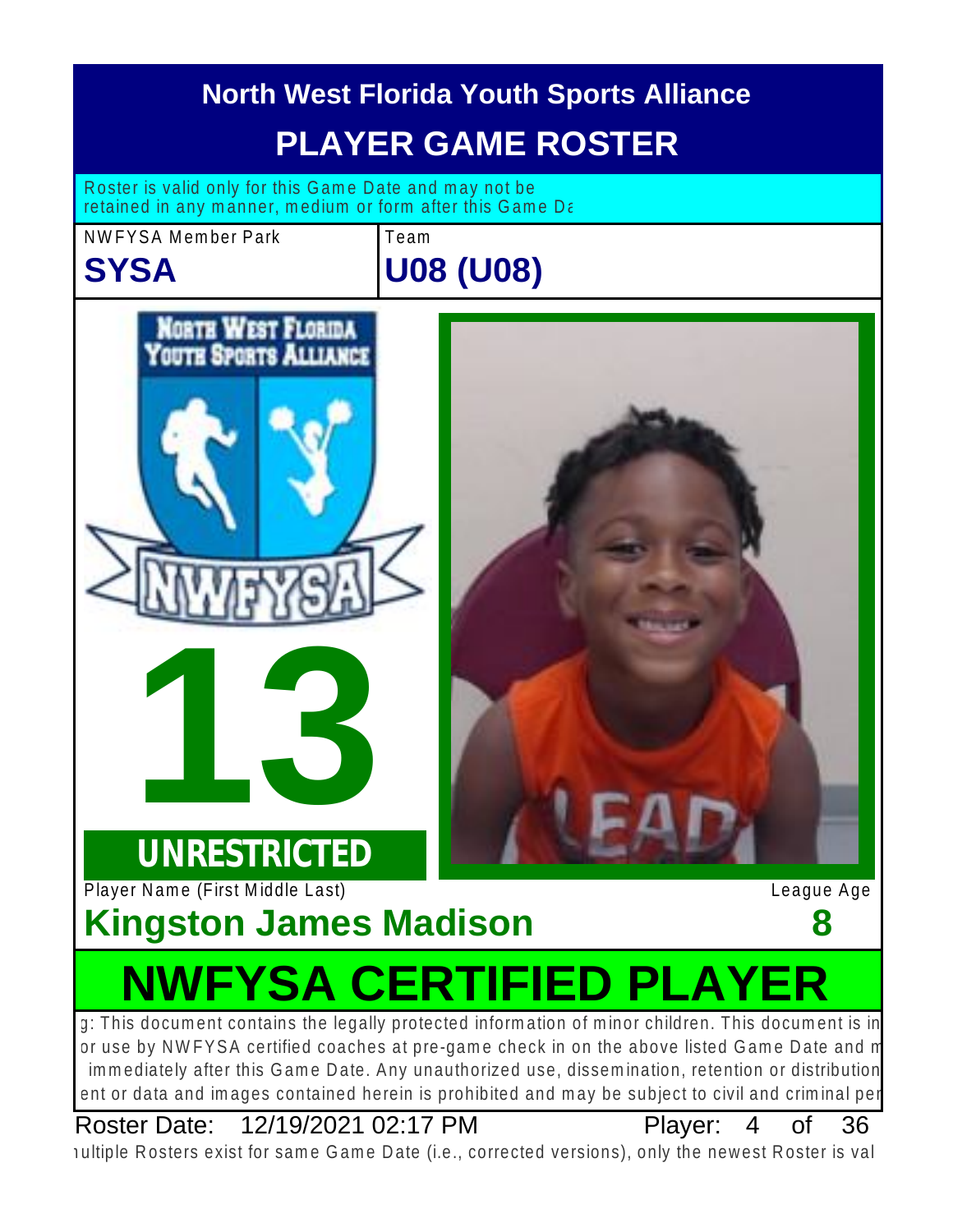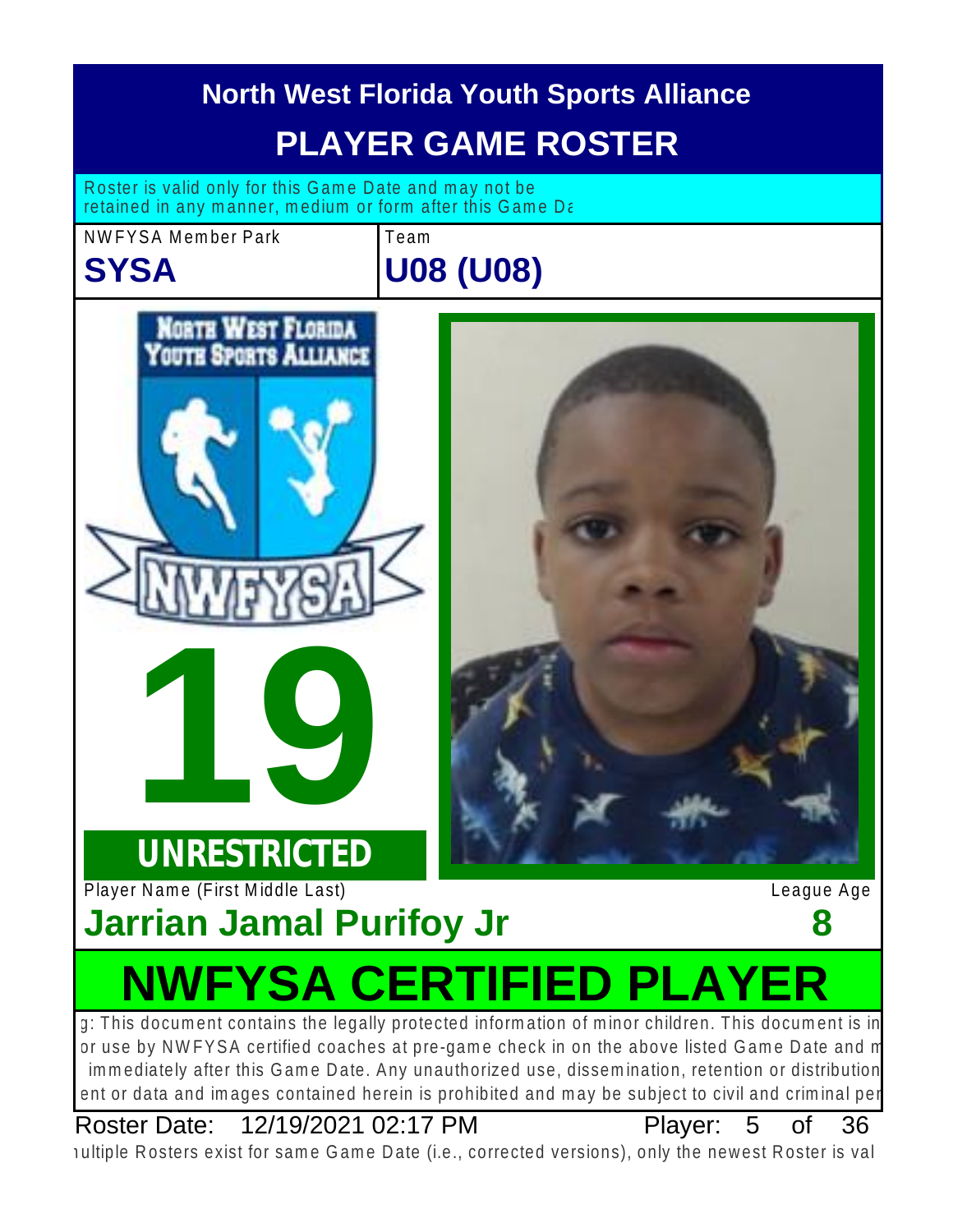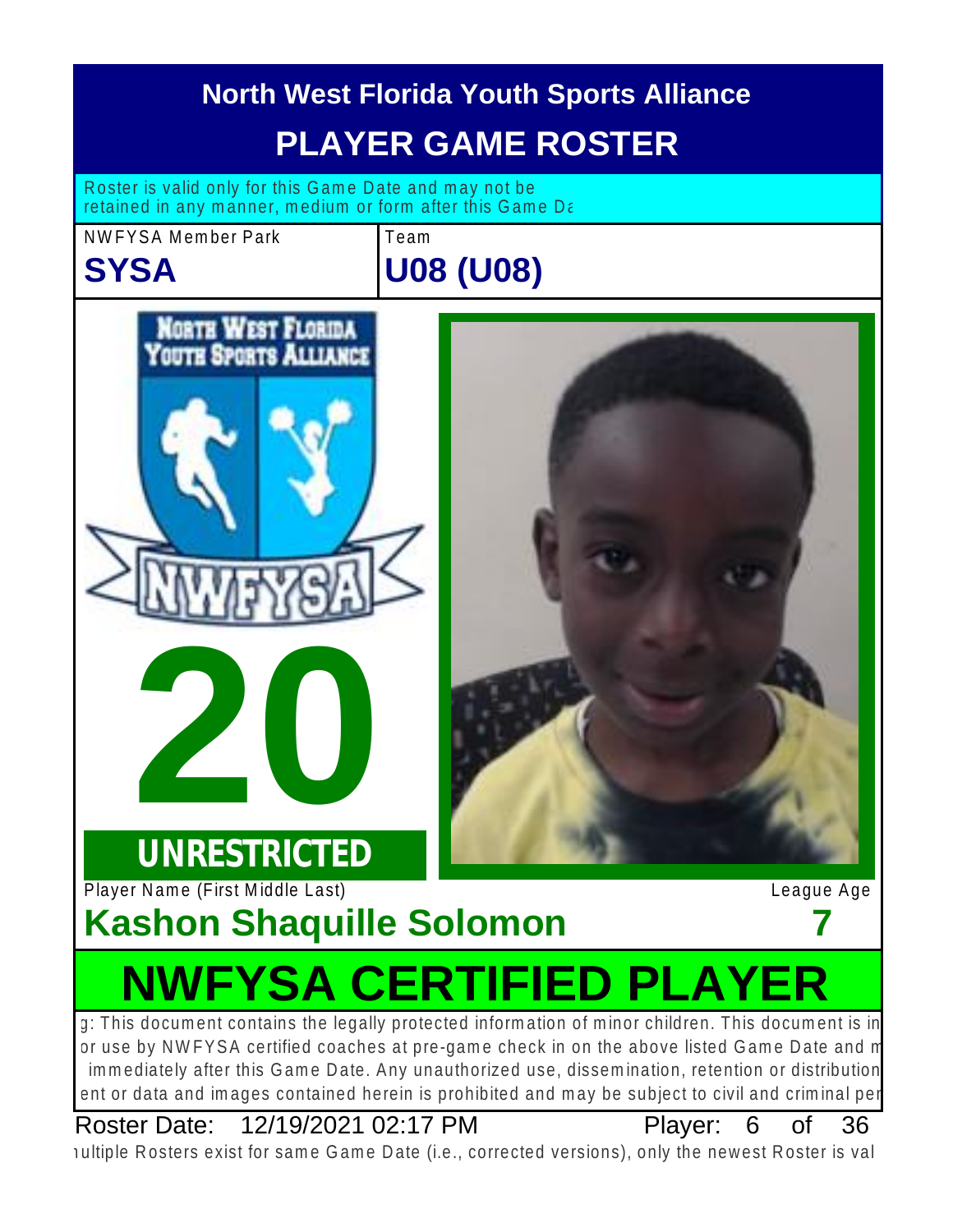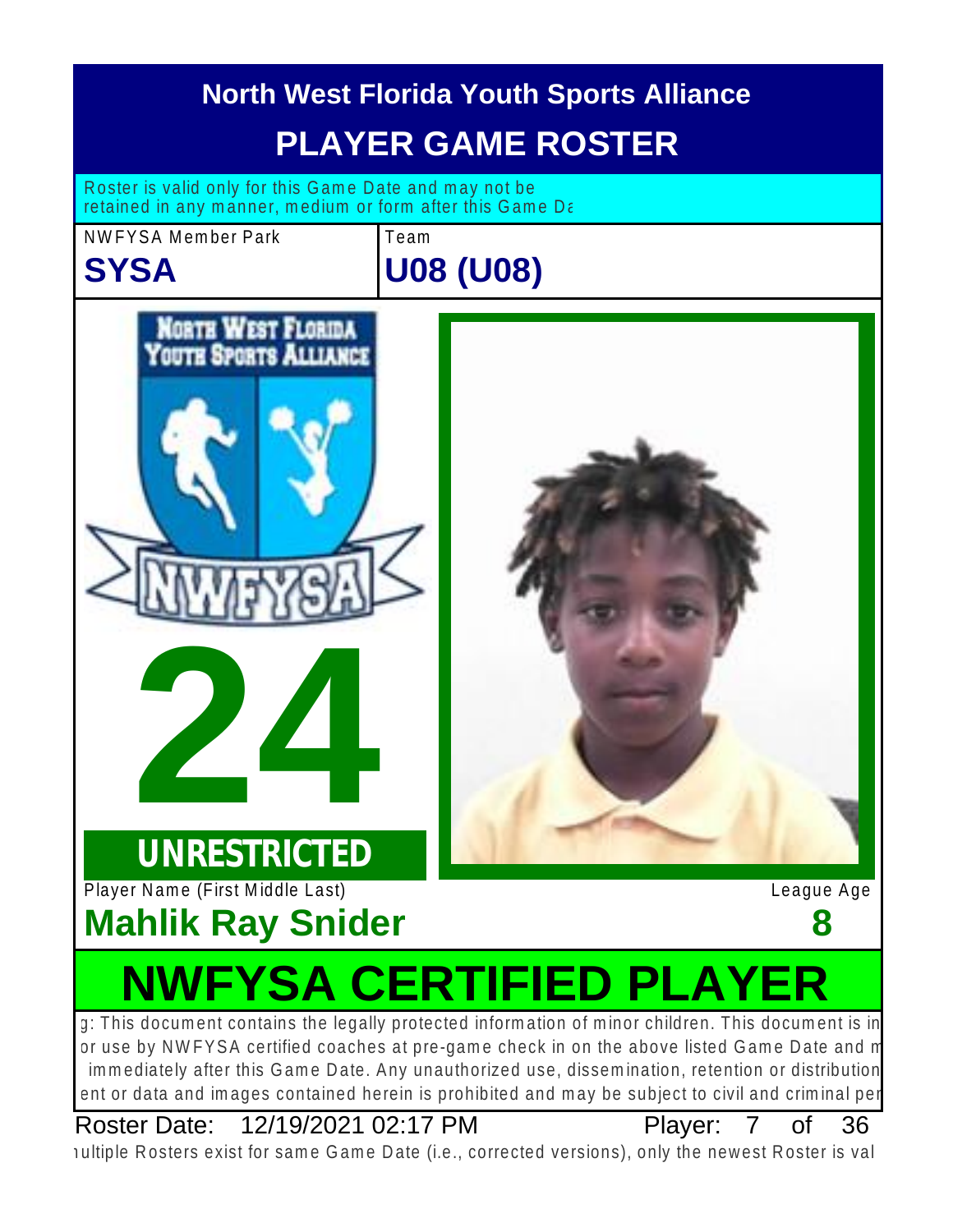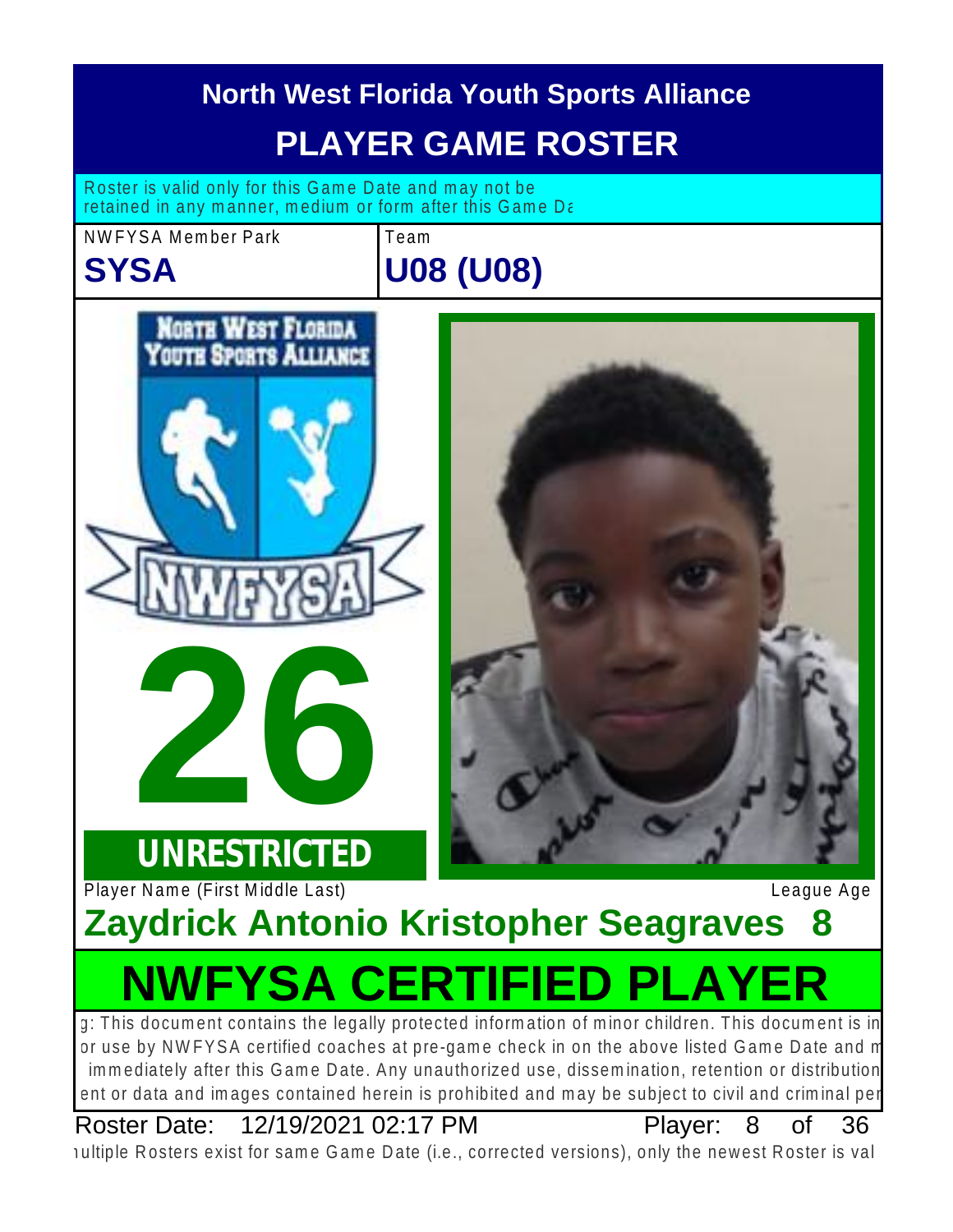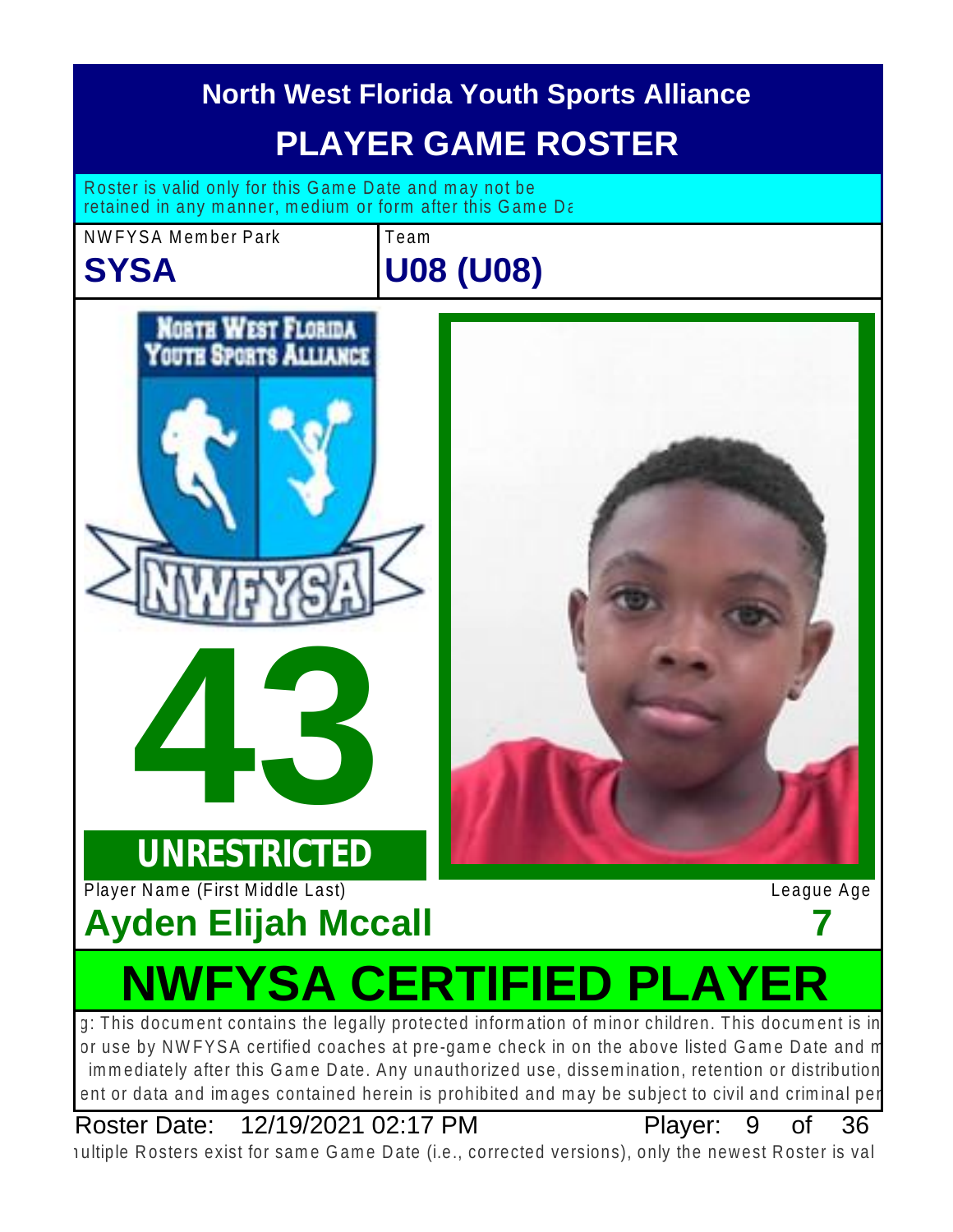

Roster Date: 12/19/2021 02:17 PM Player: 10 of 36

Player: 10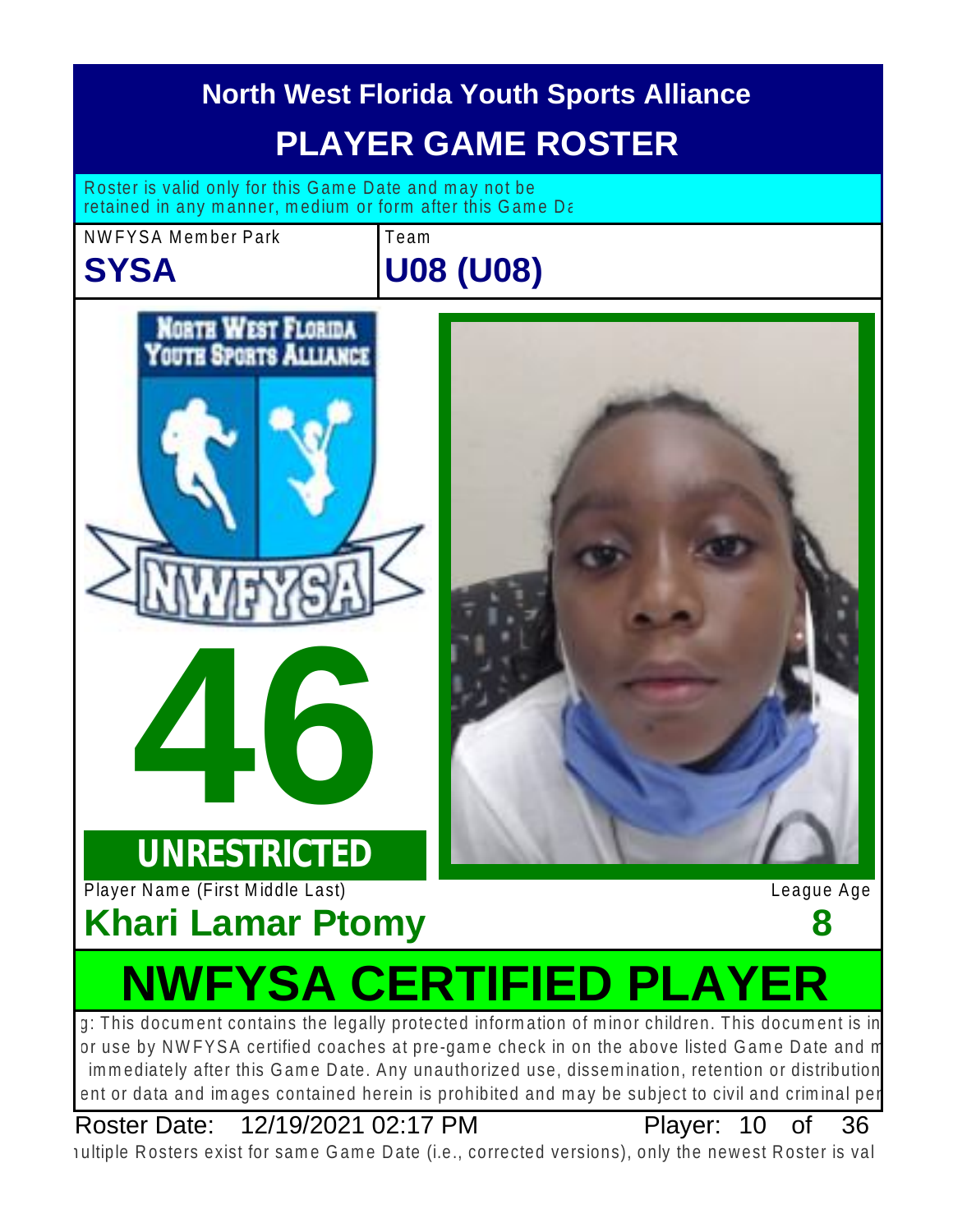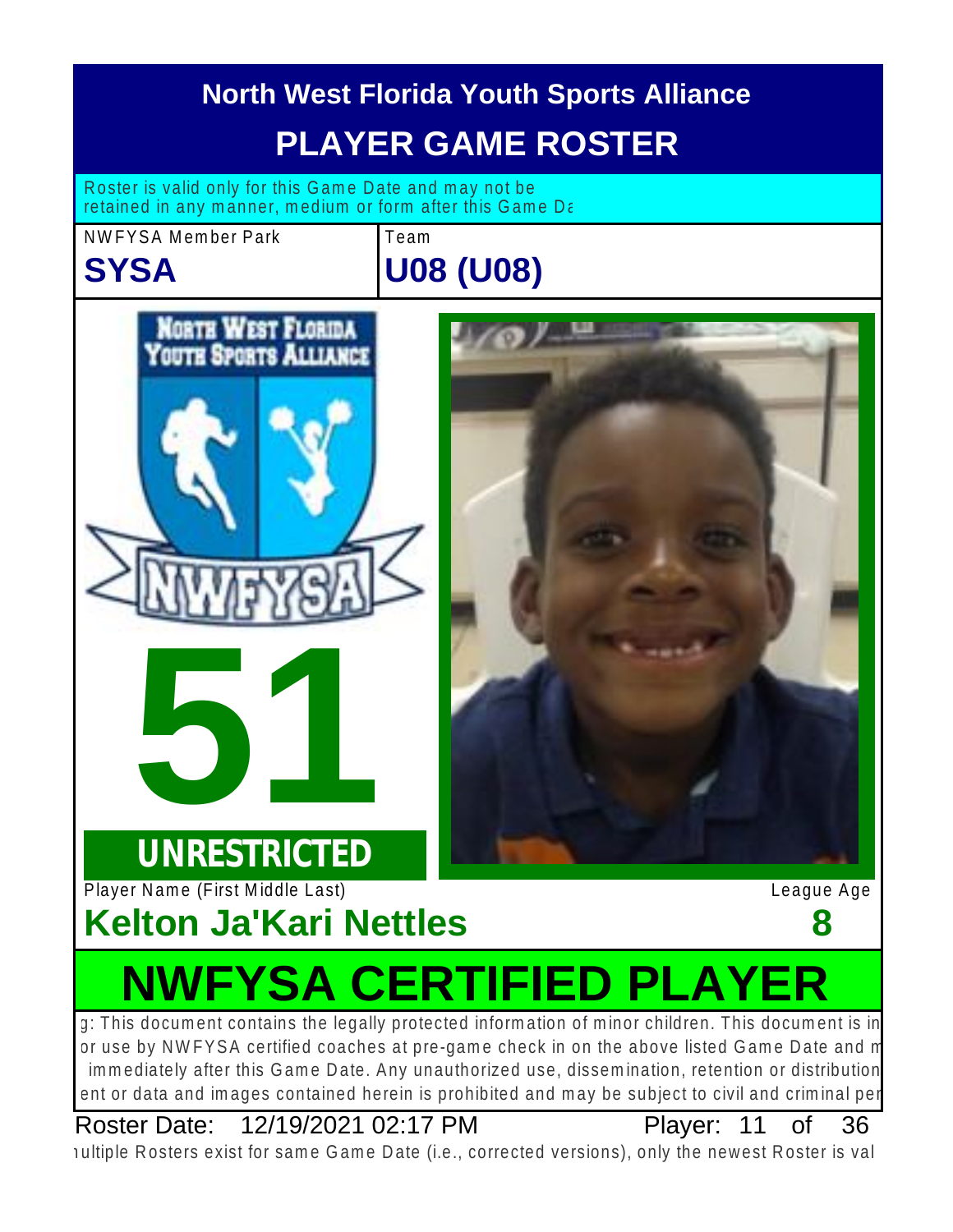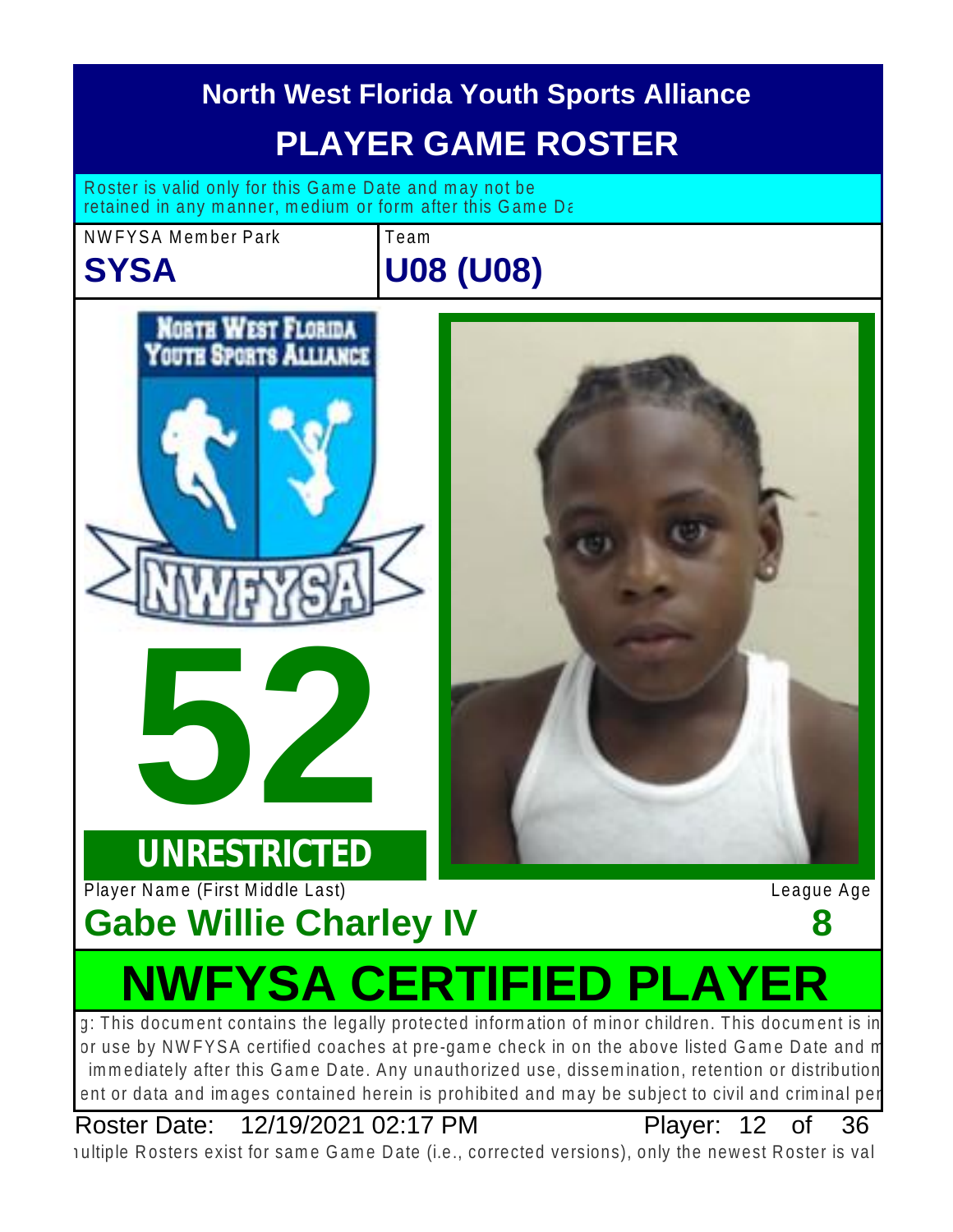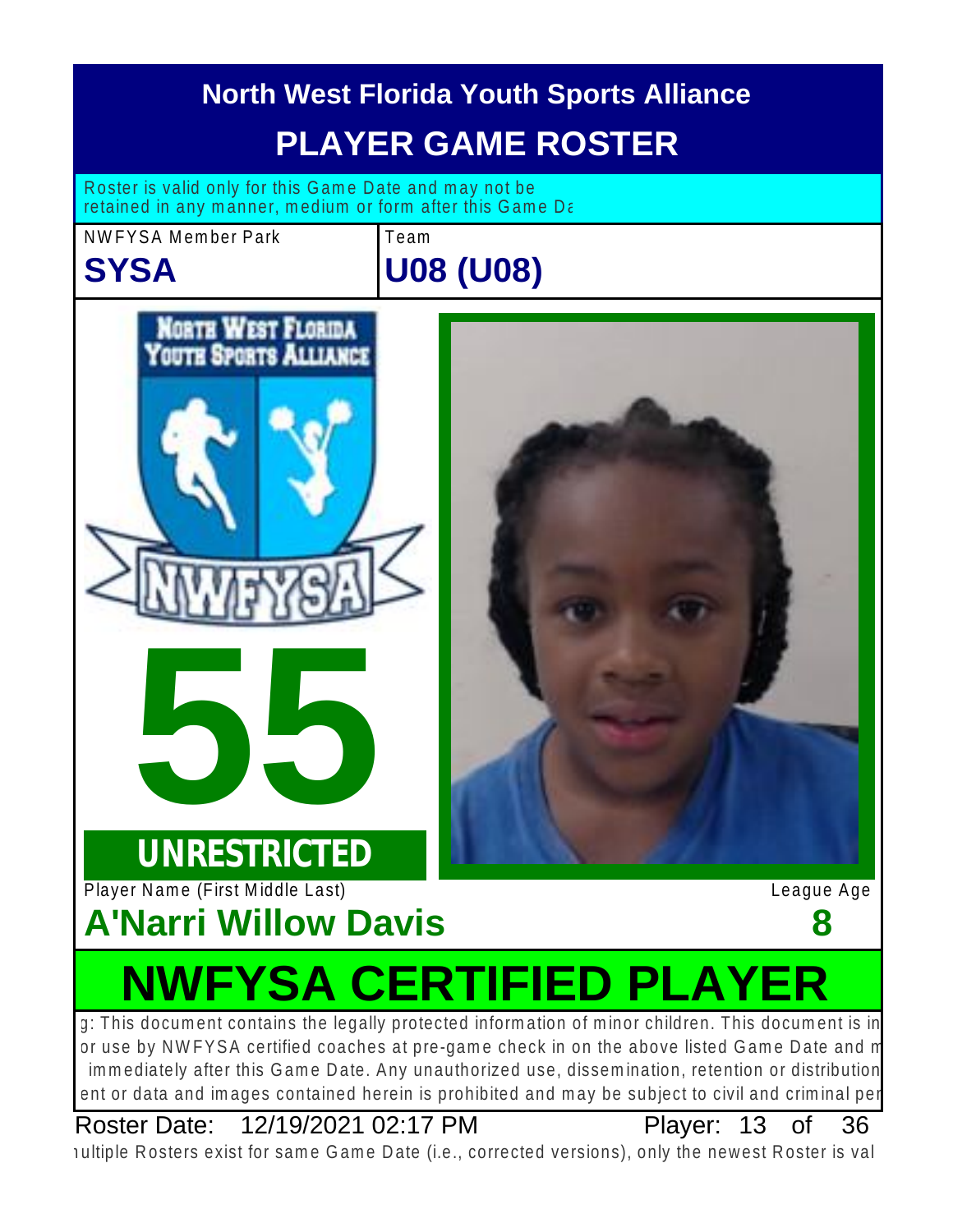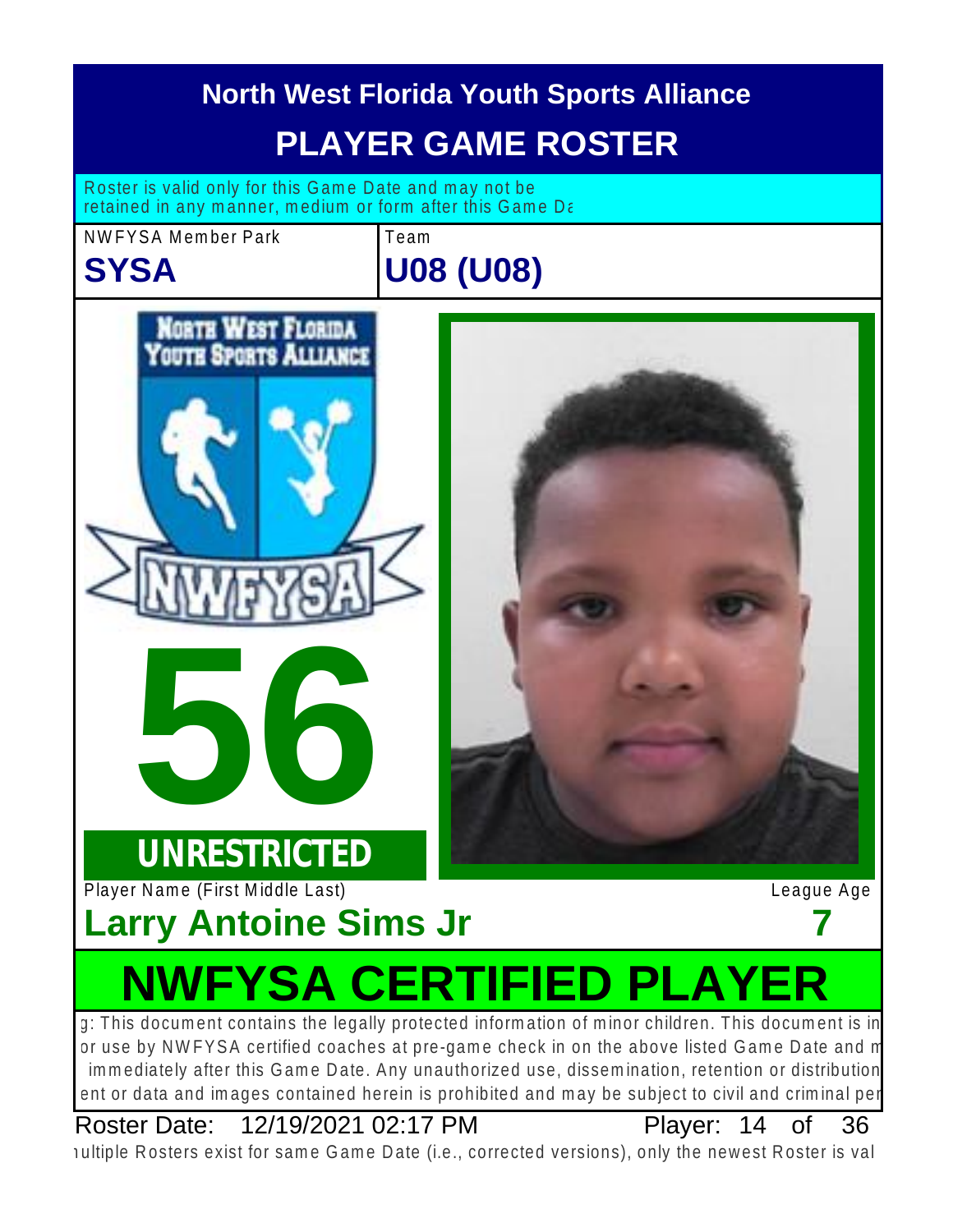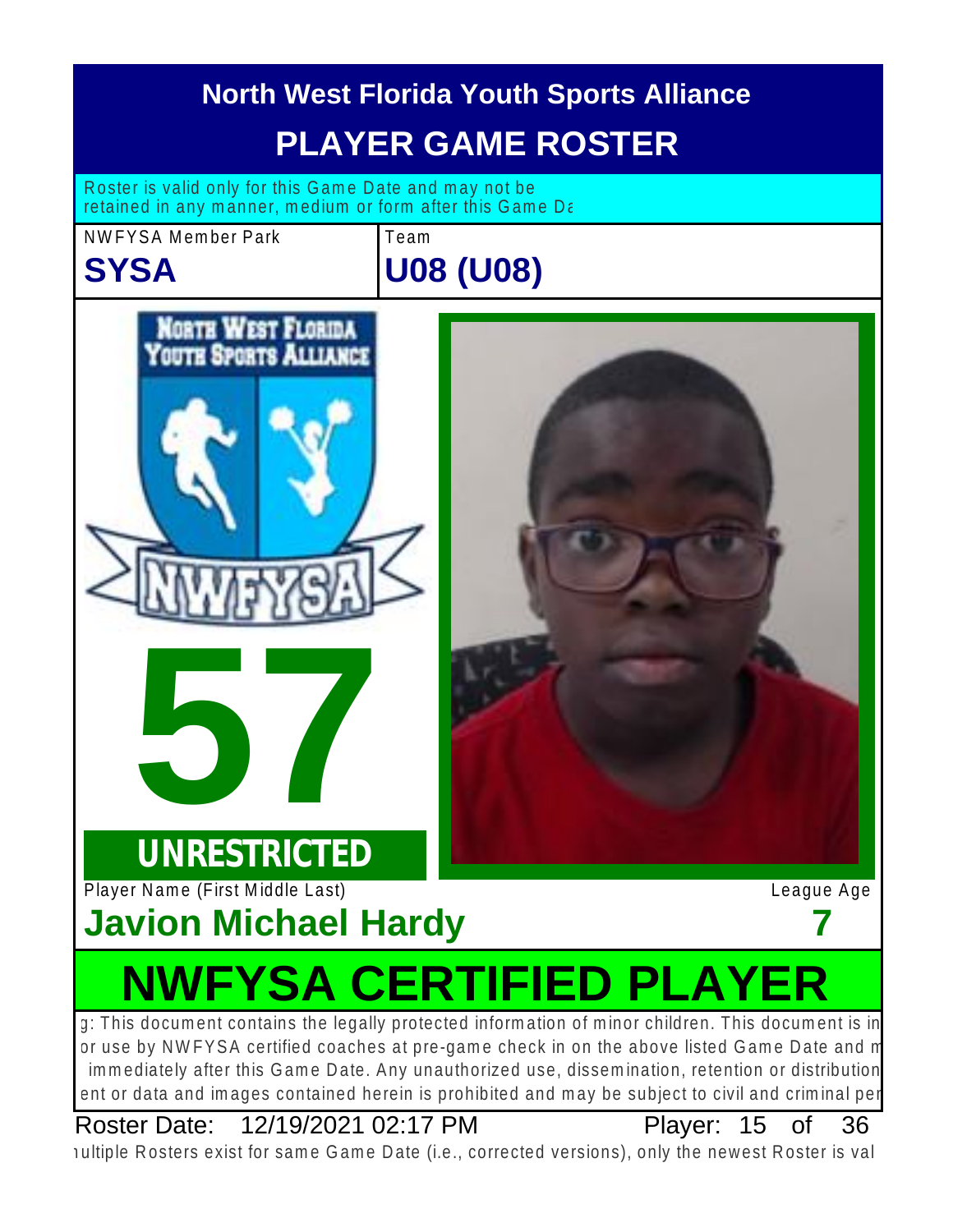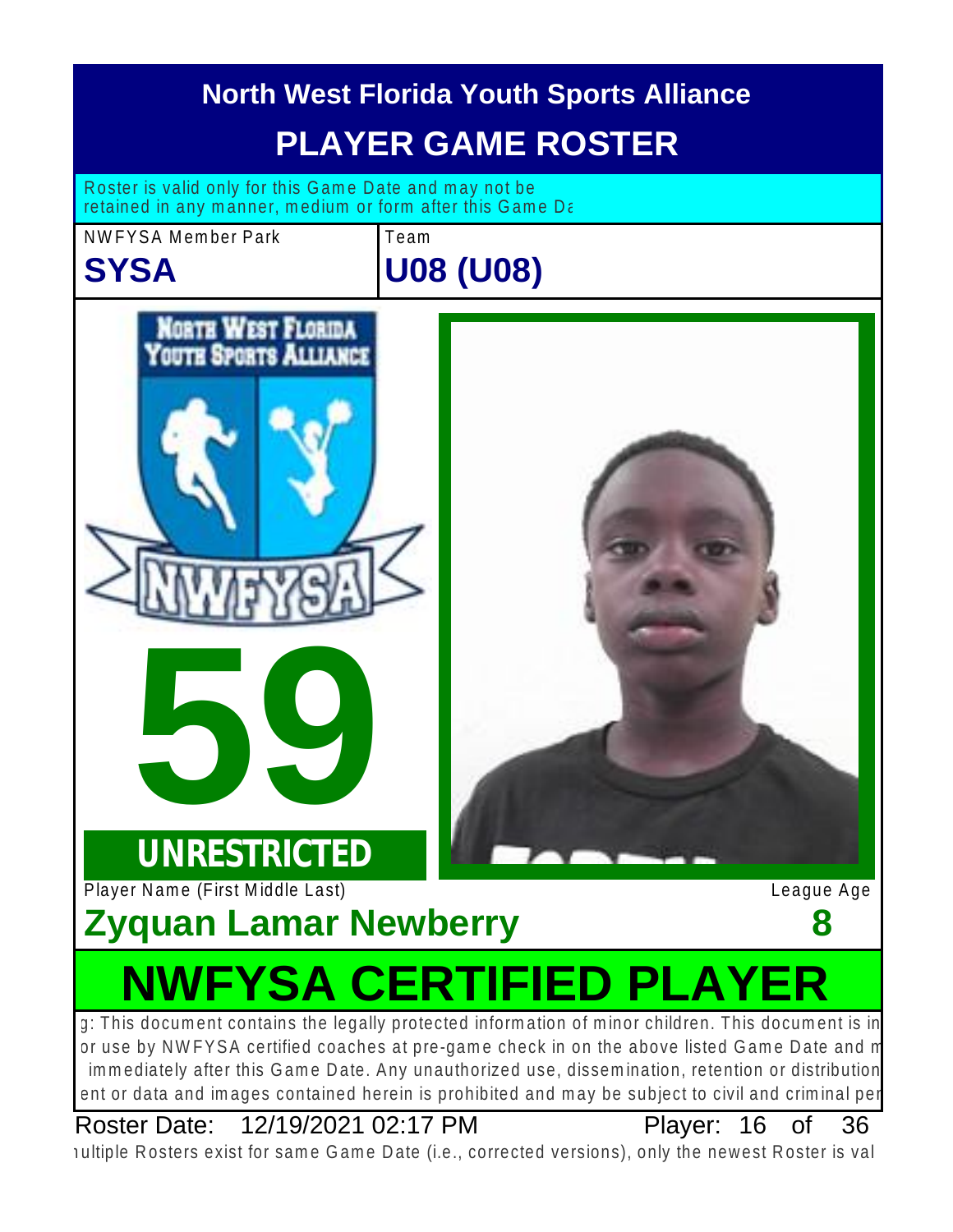

Roster Date: 12/19/2021 02:17 PM Player: 17 of 36

Plaver: 17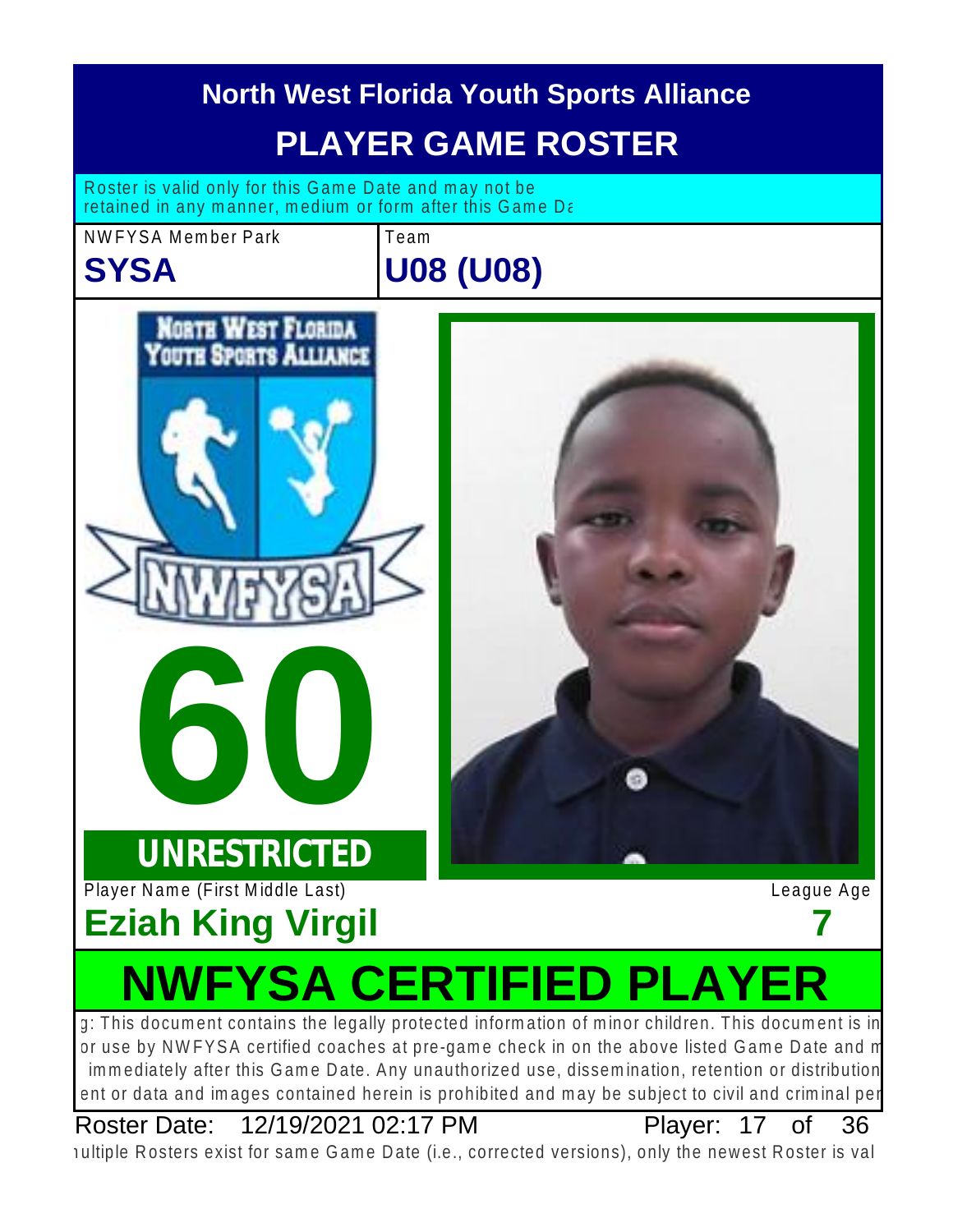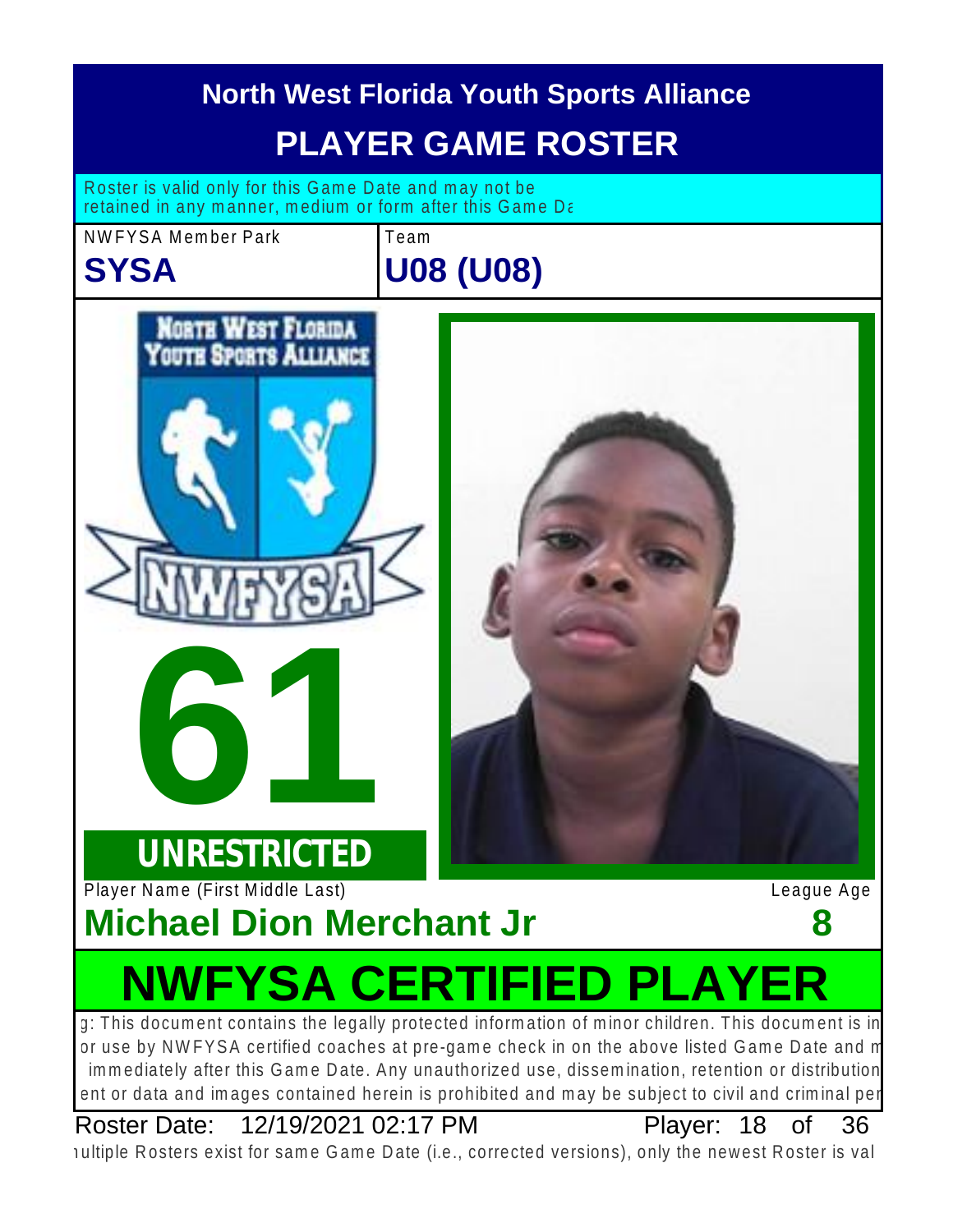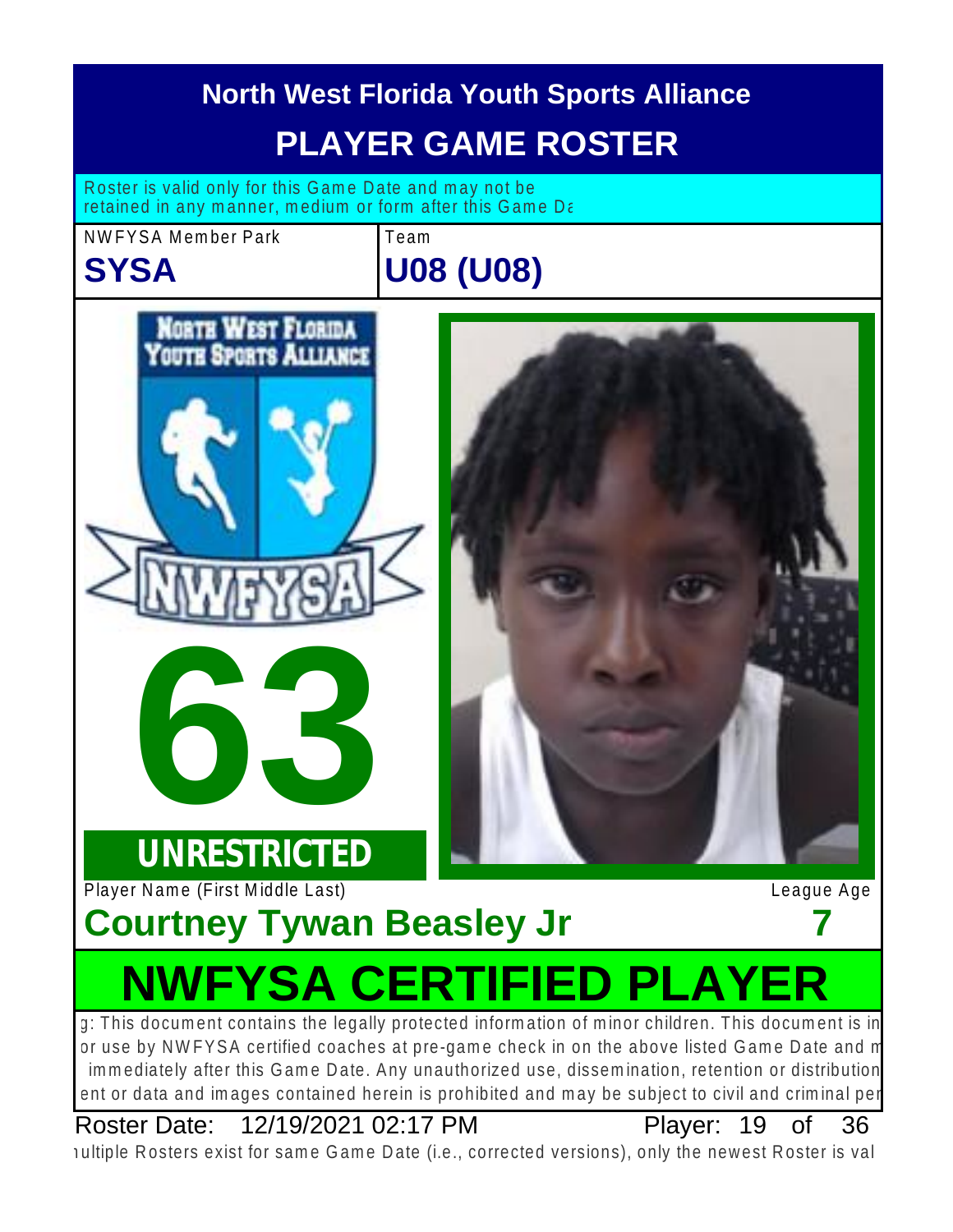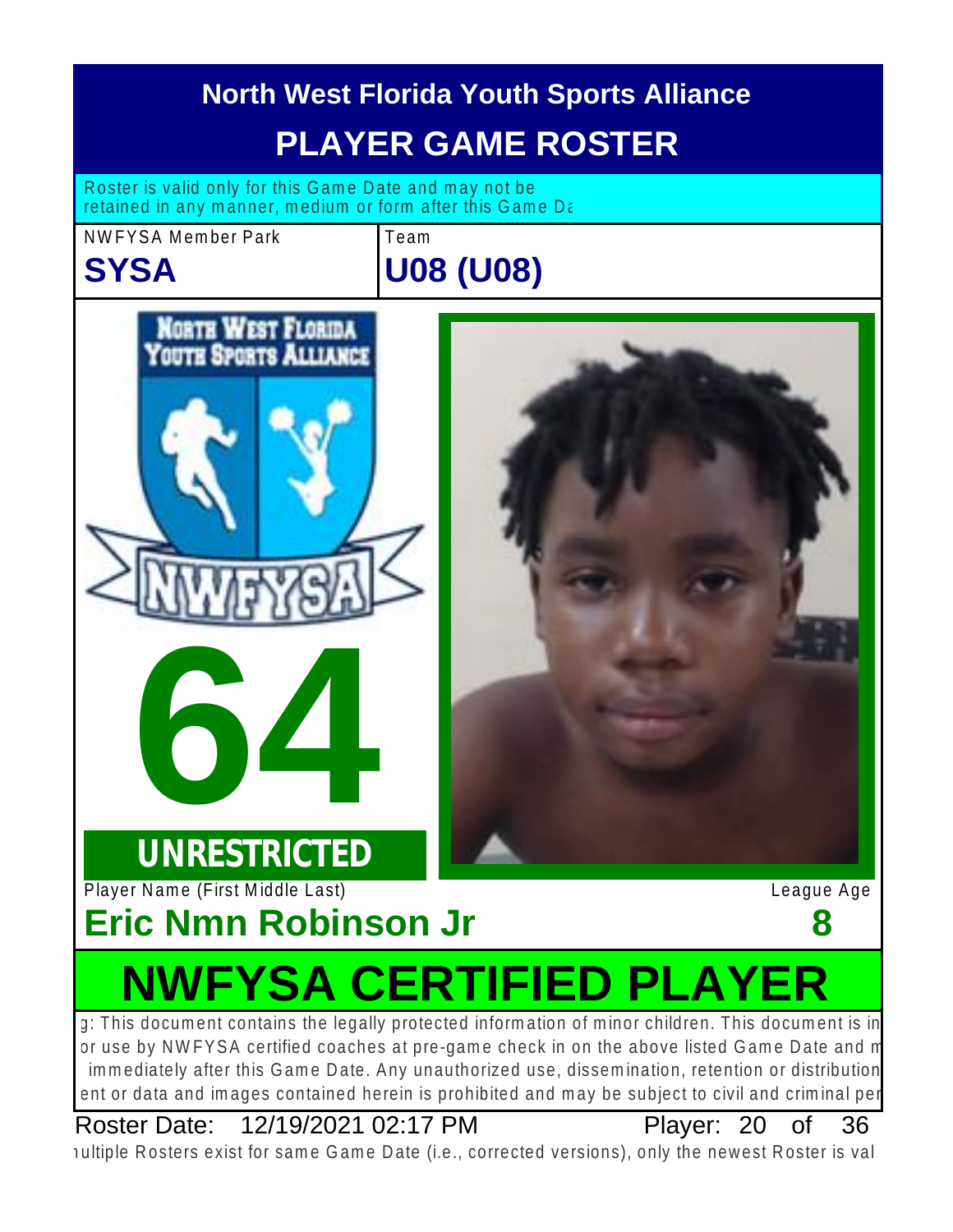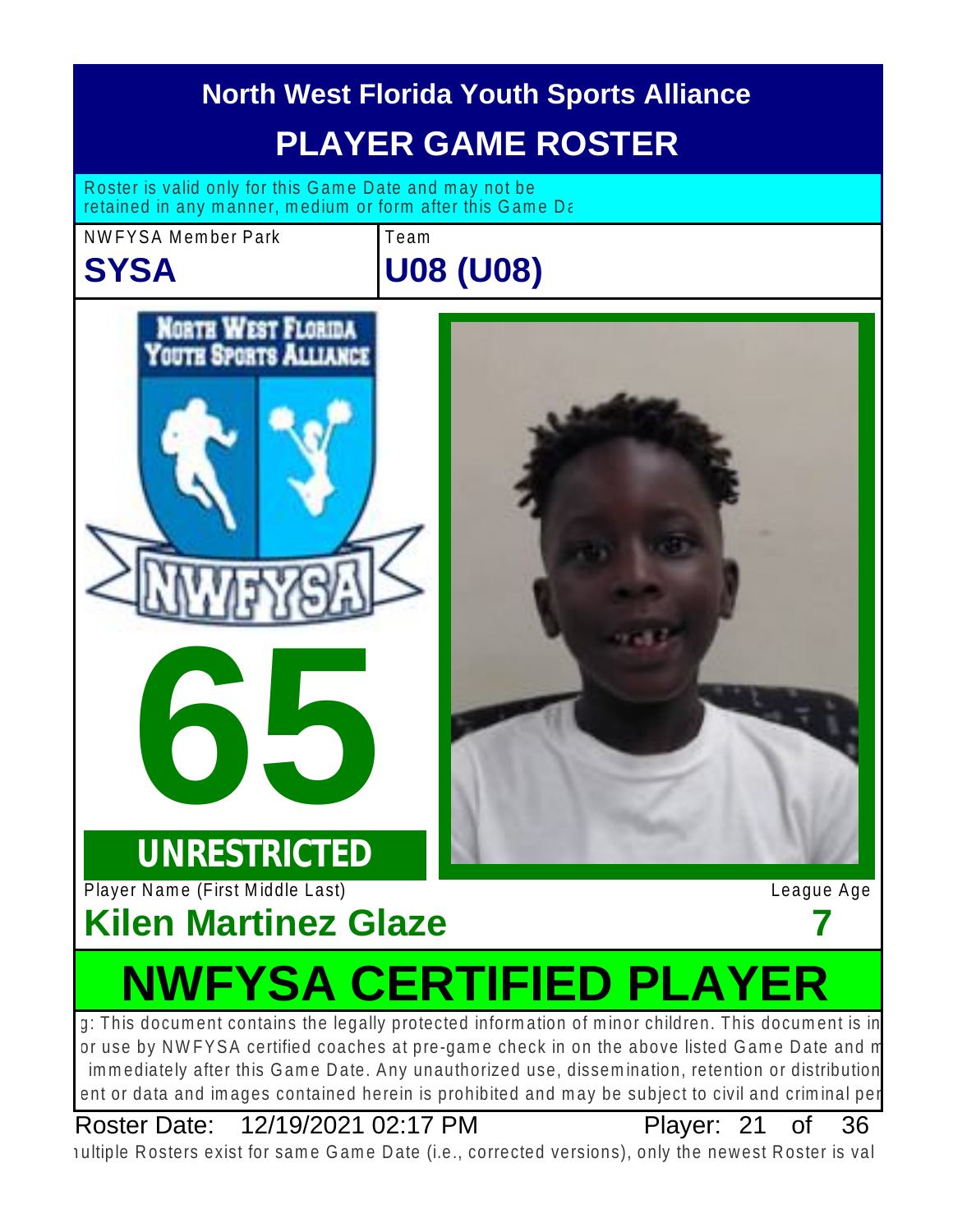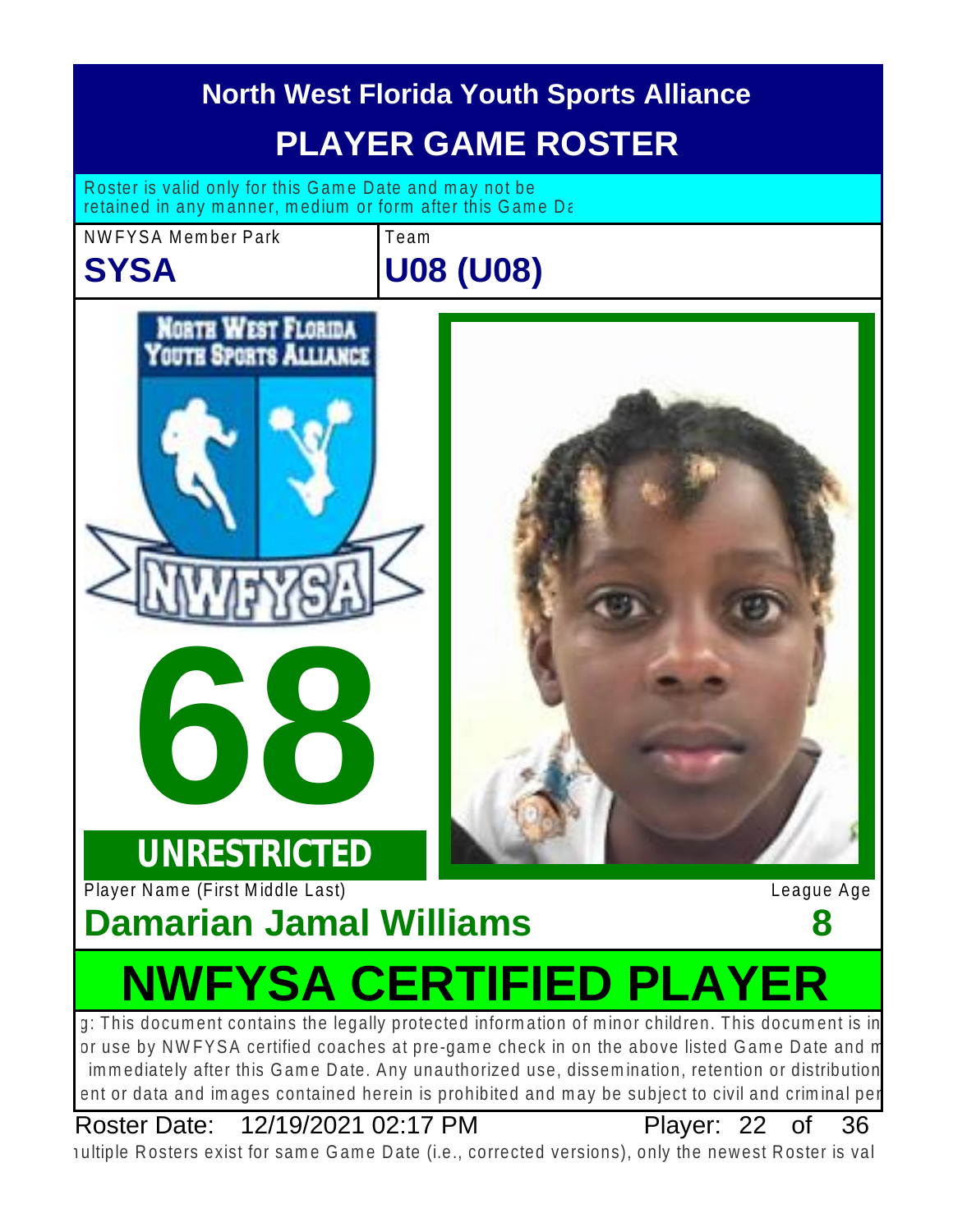

Roster Date: 12/19/2021 02:17 PM Player: 23 of 36

Plaver: 23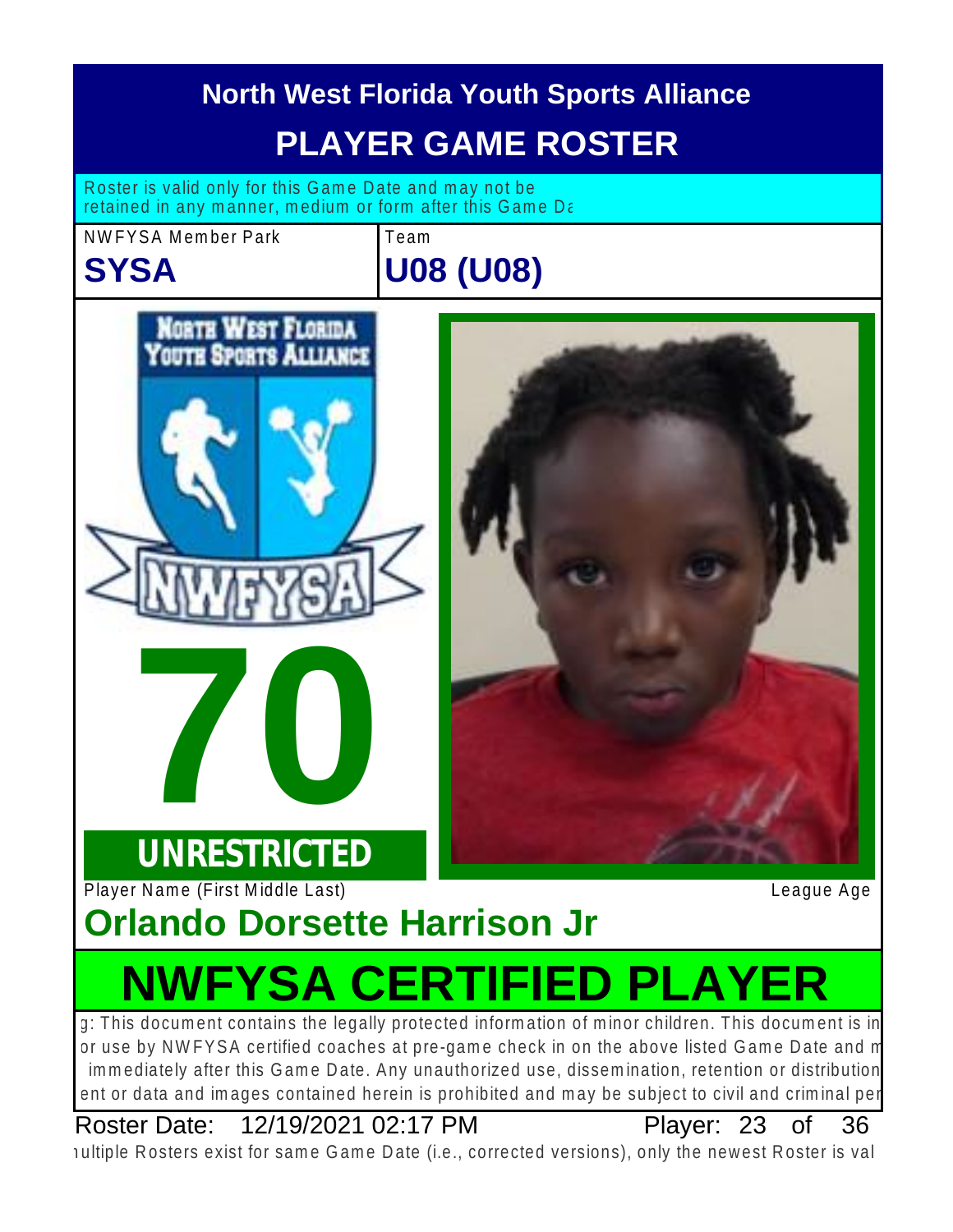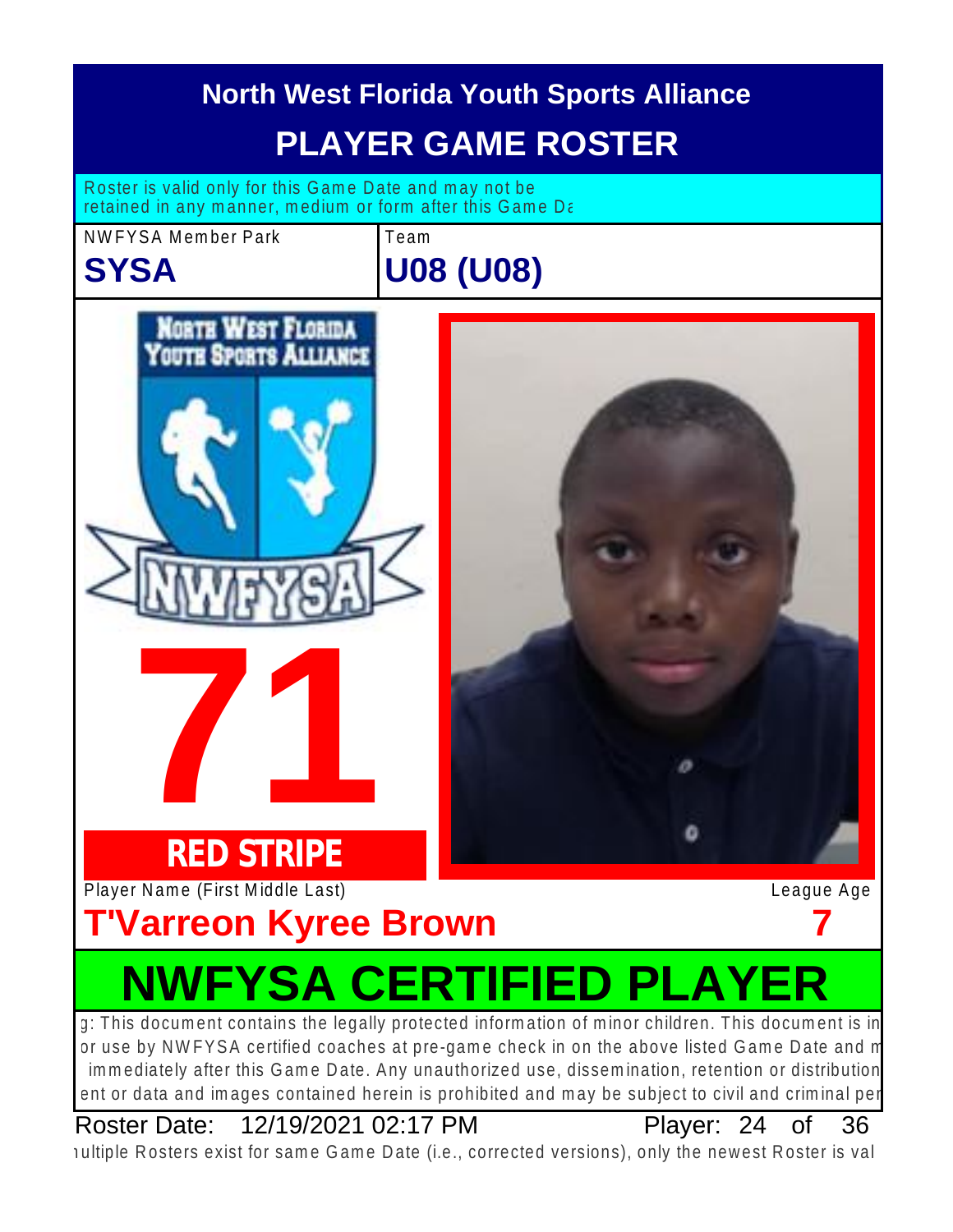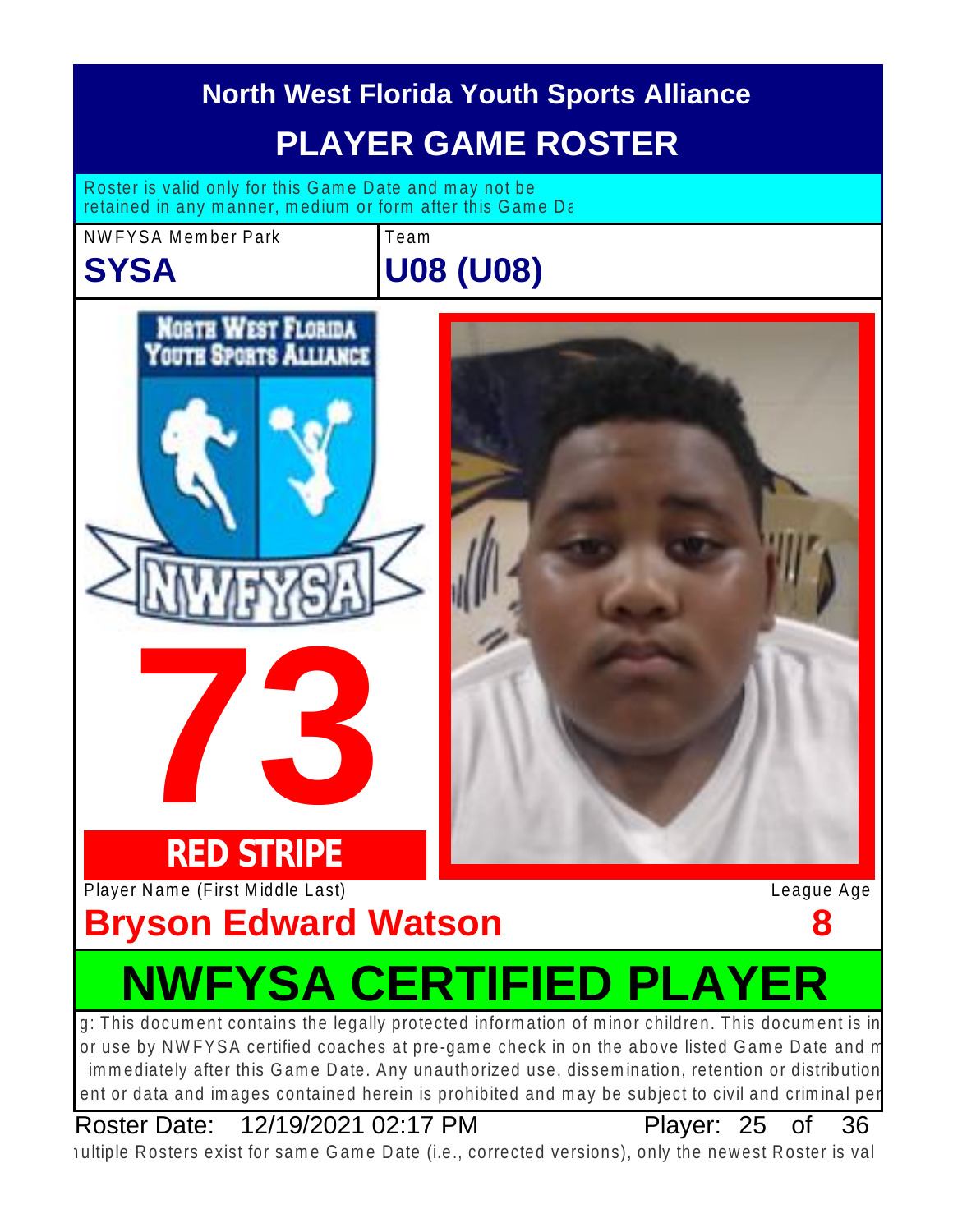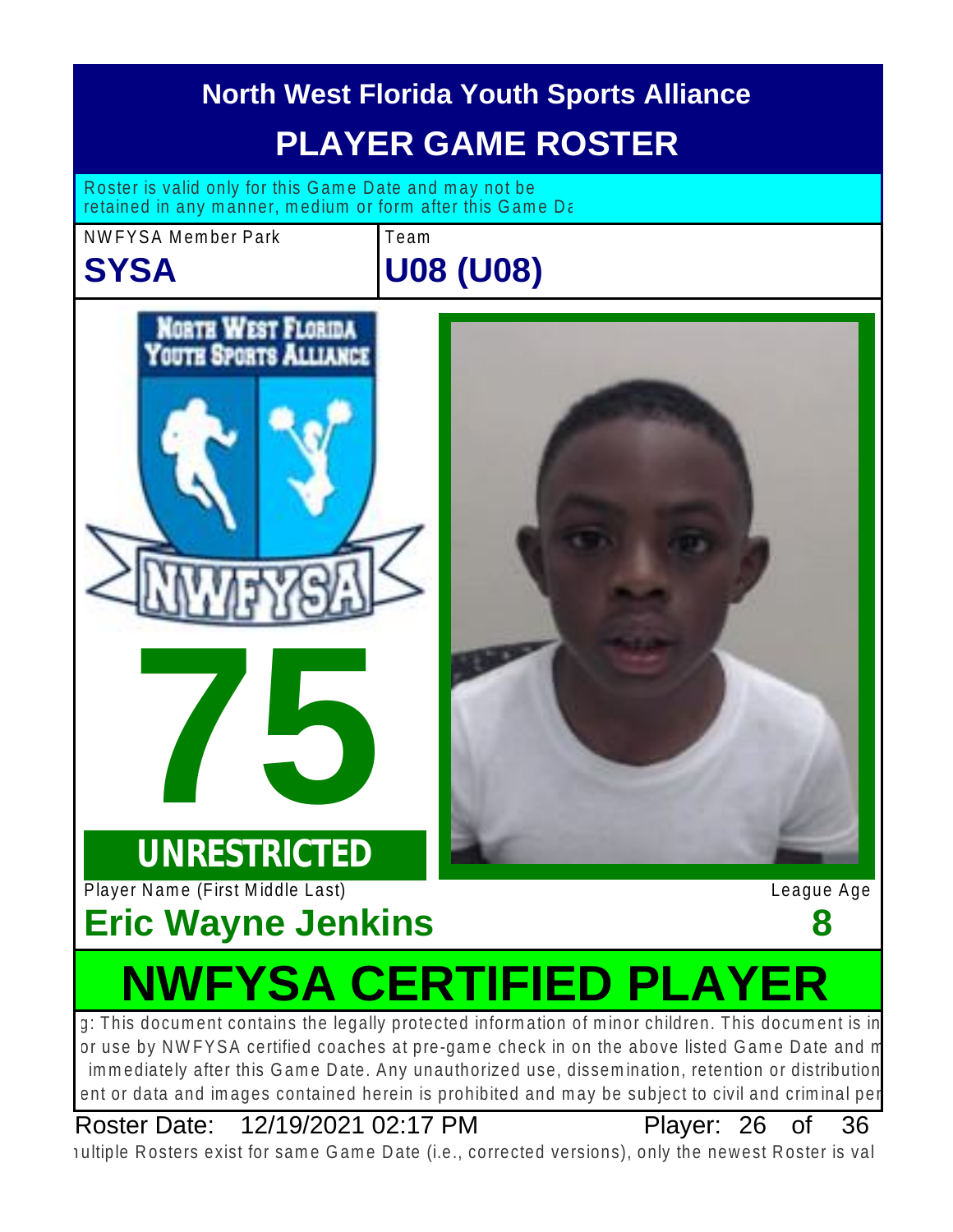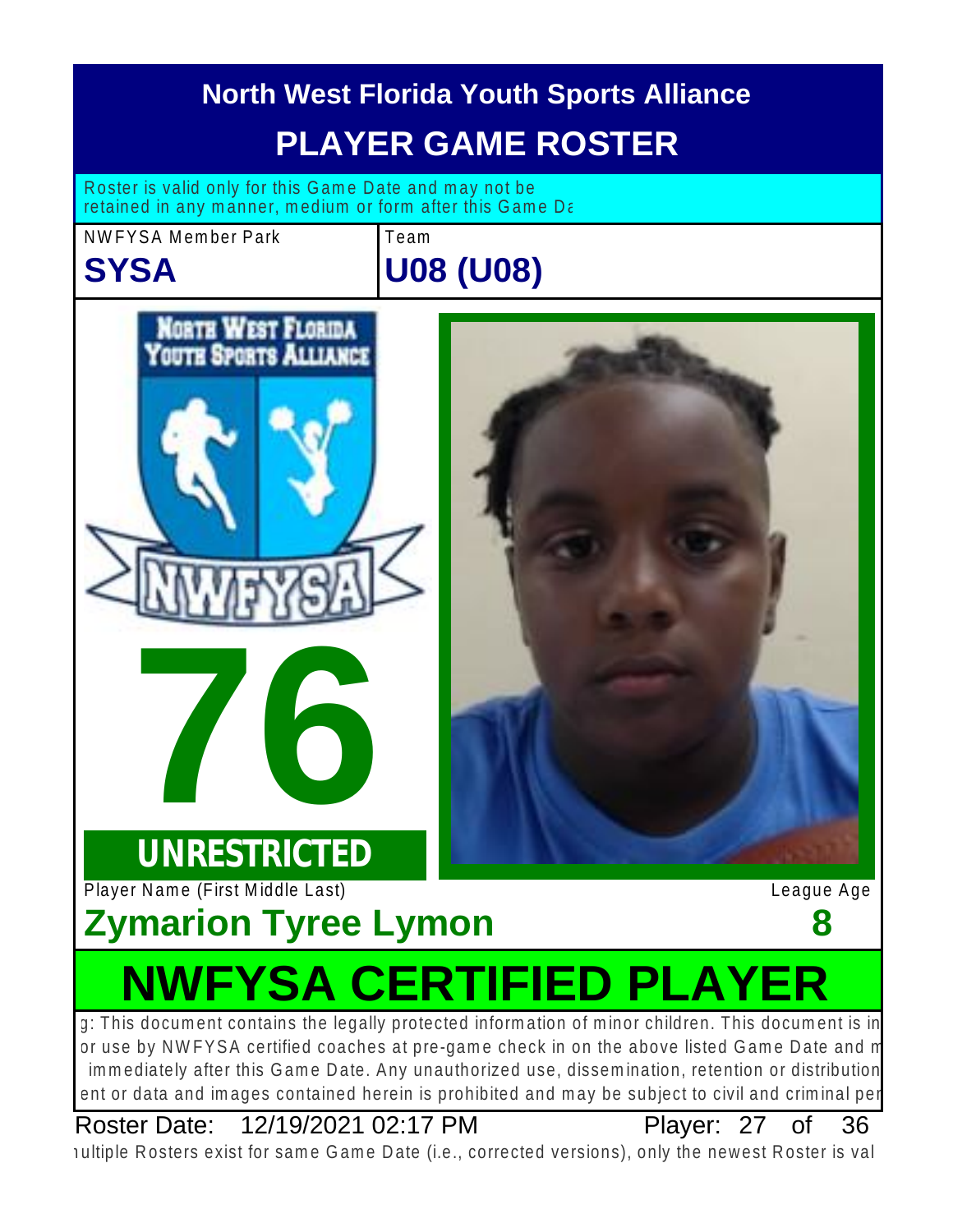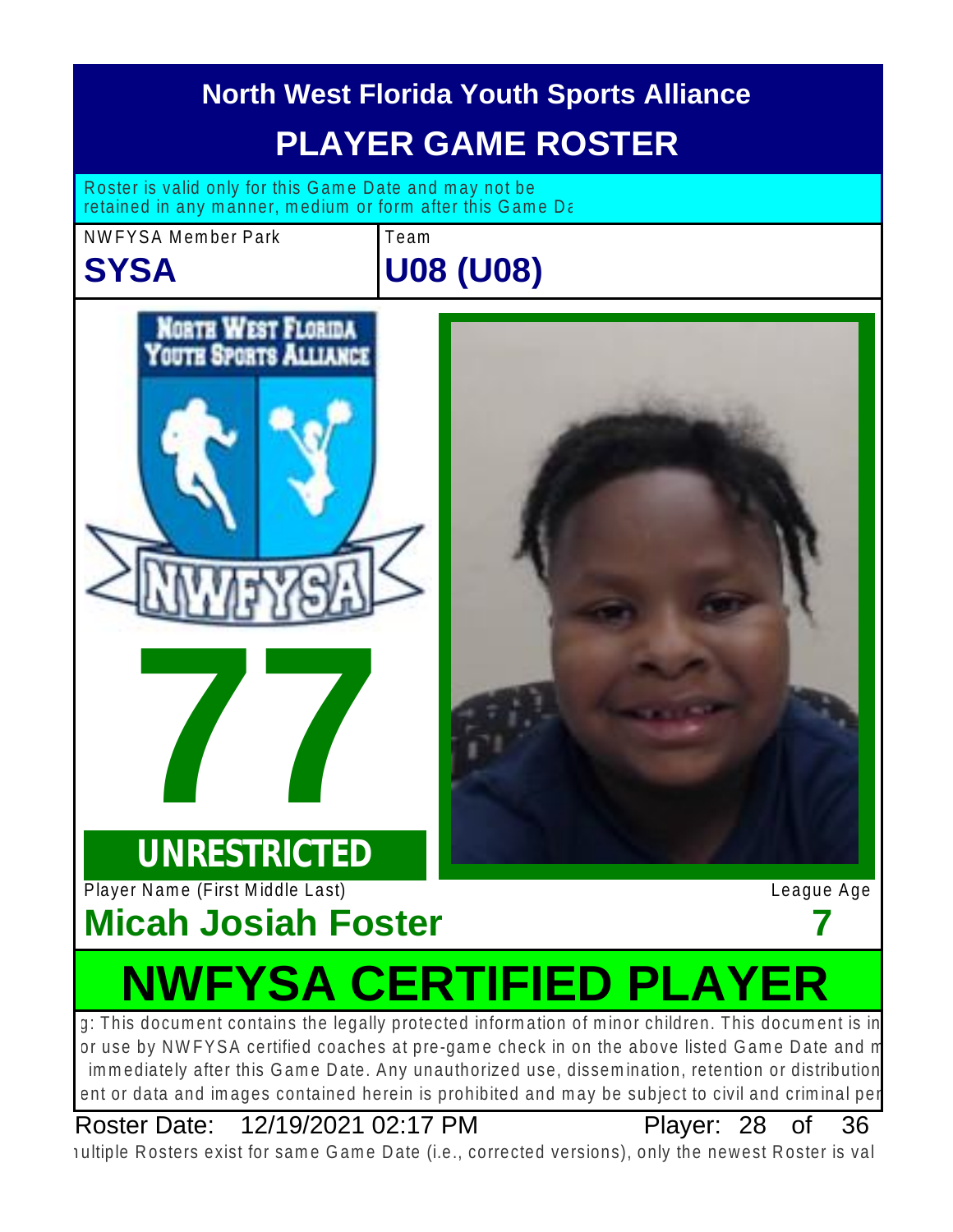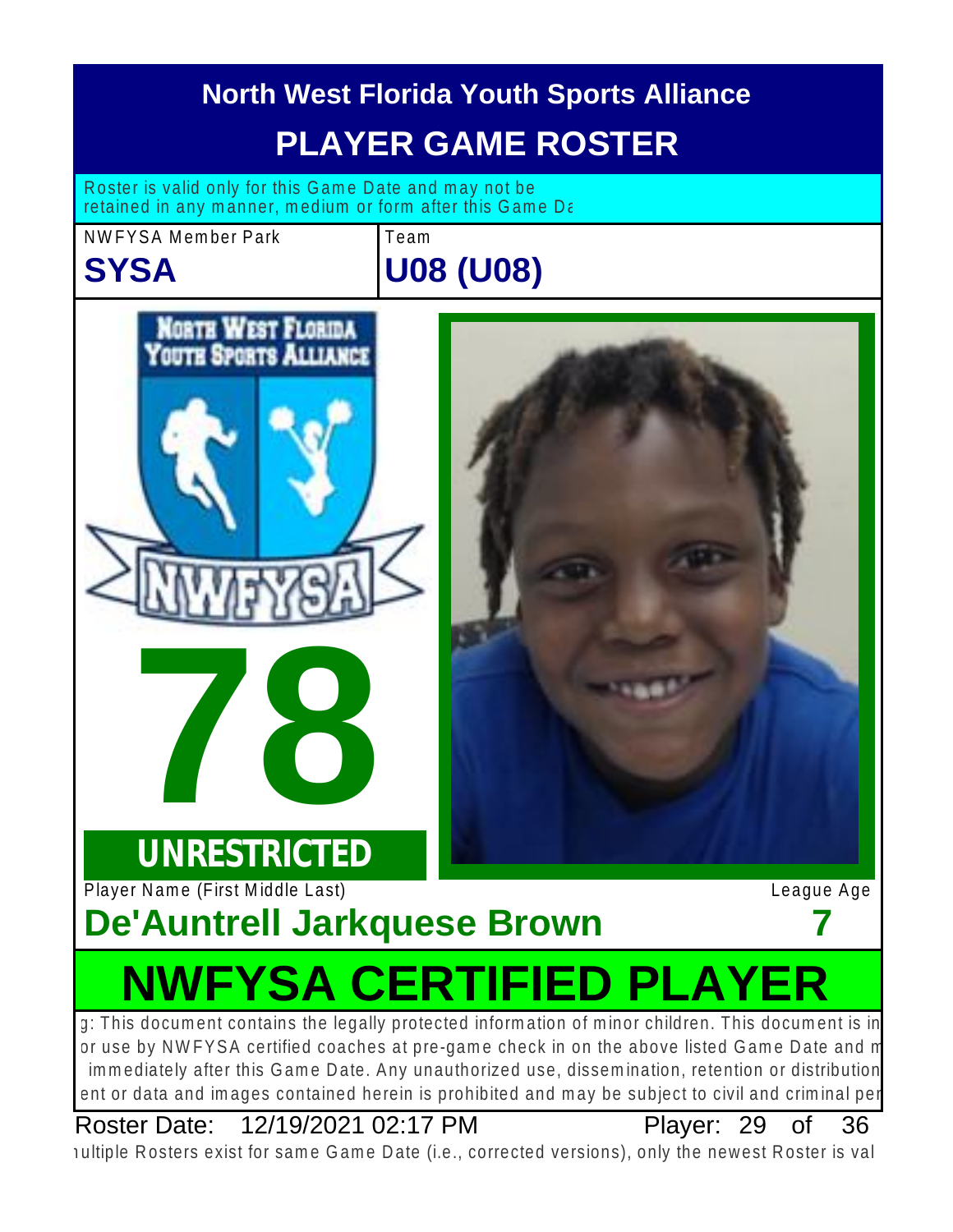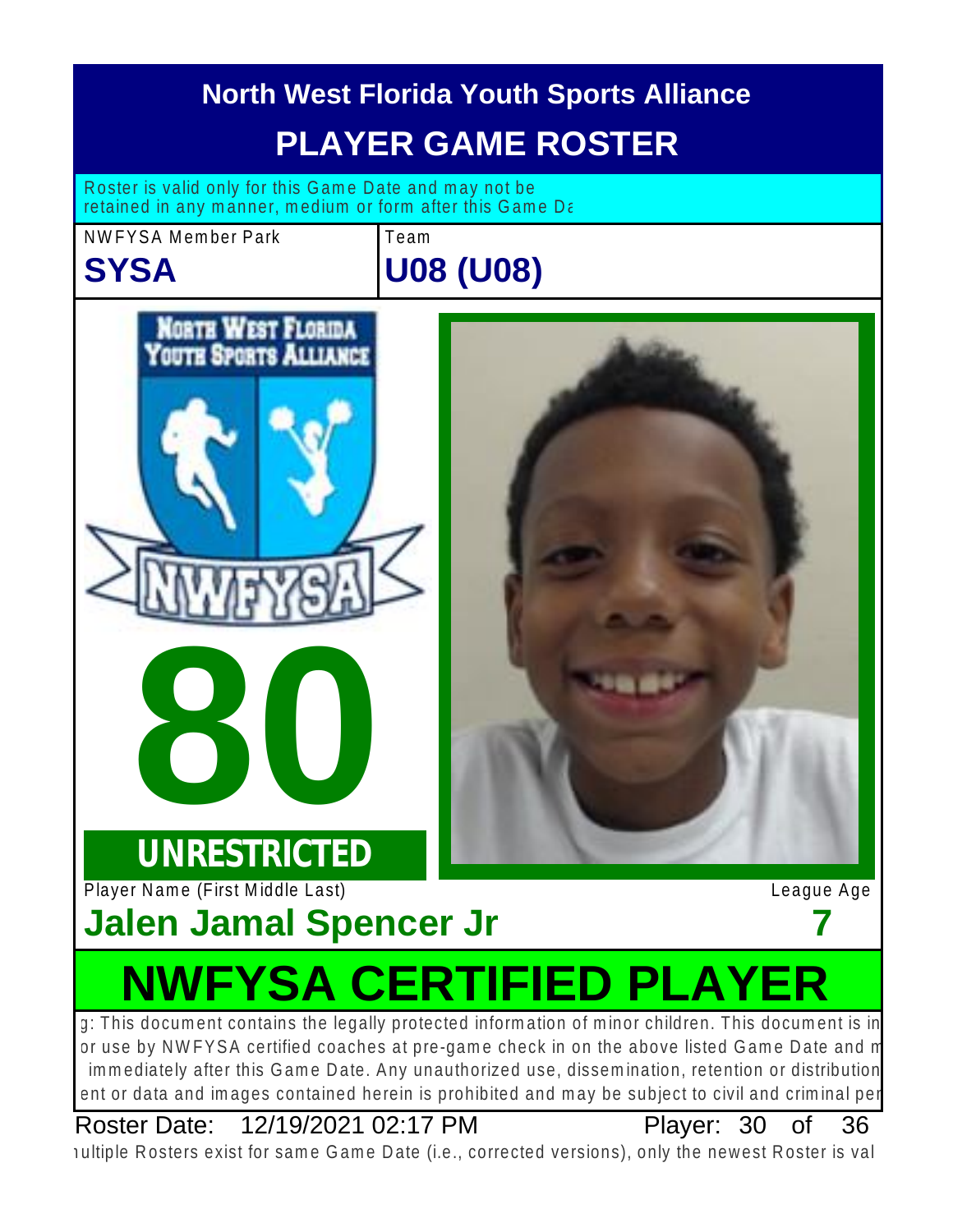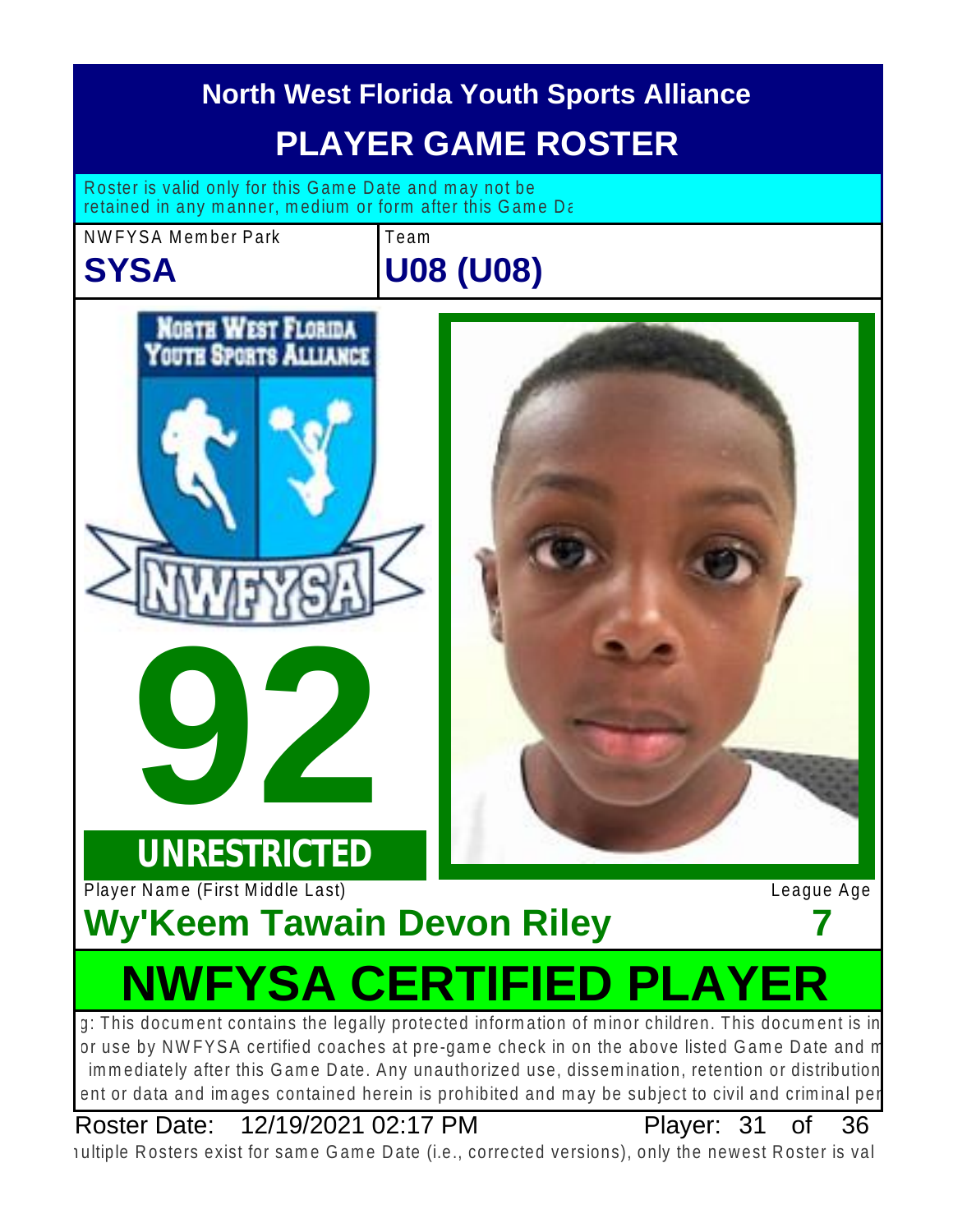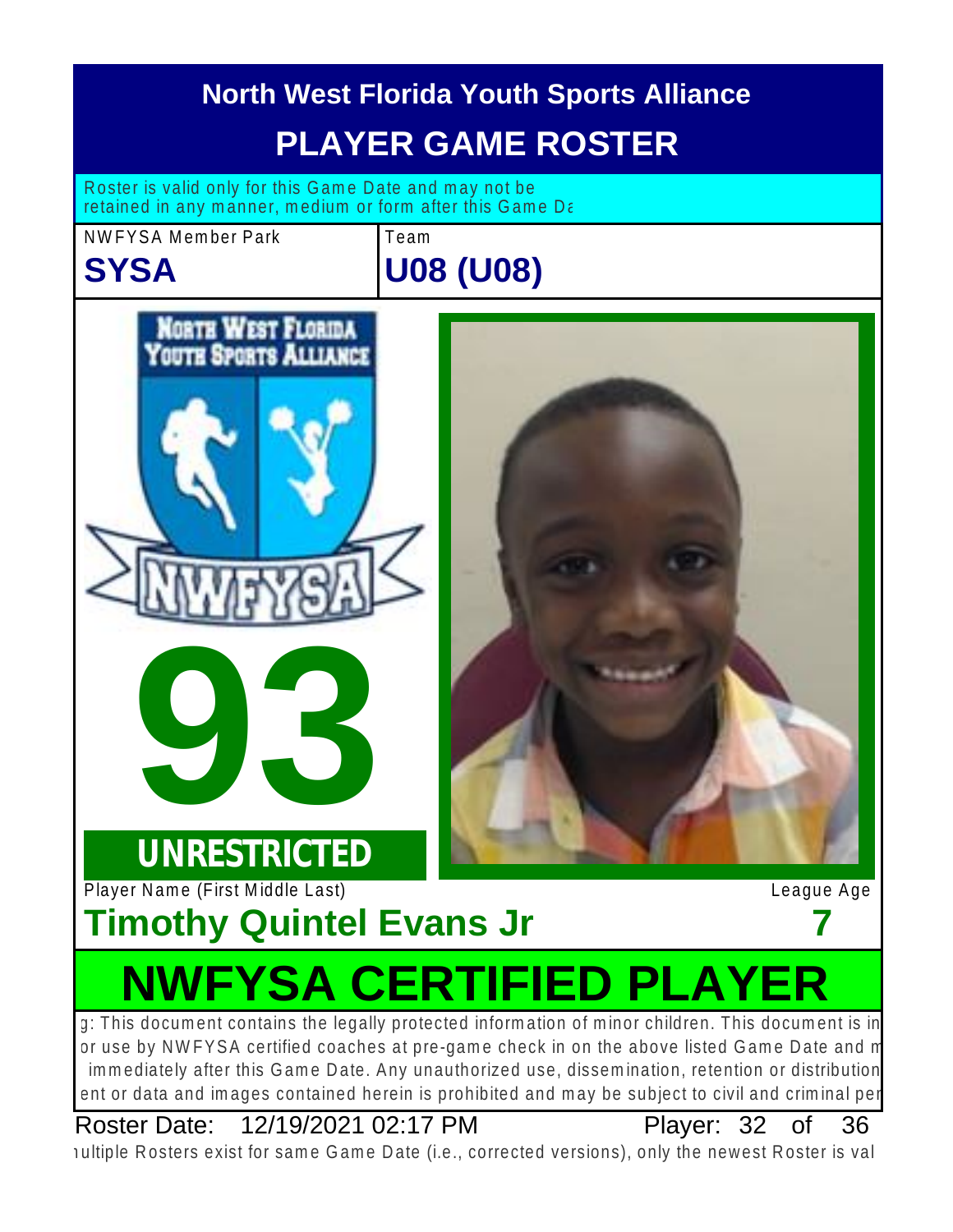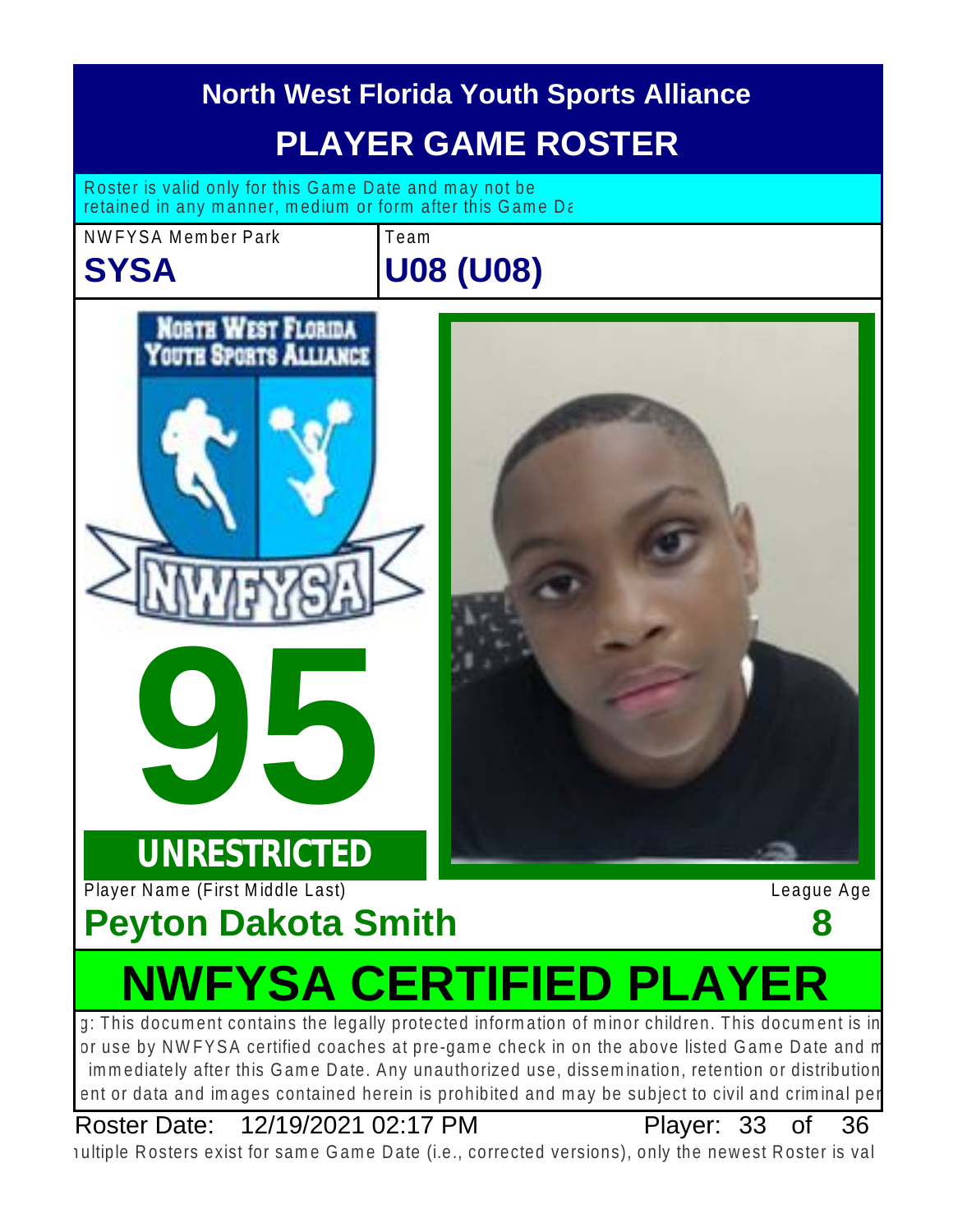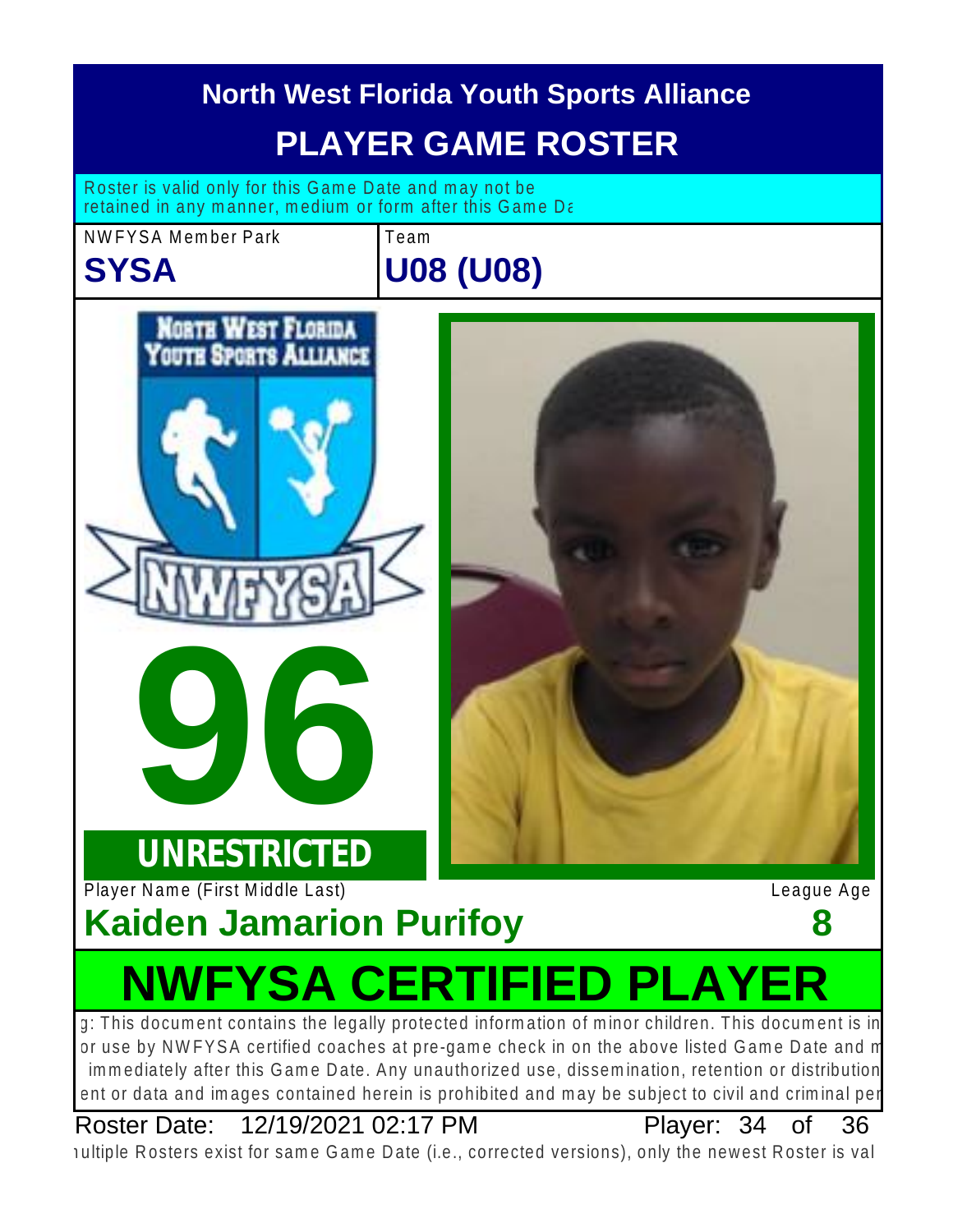